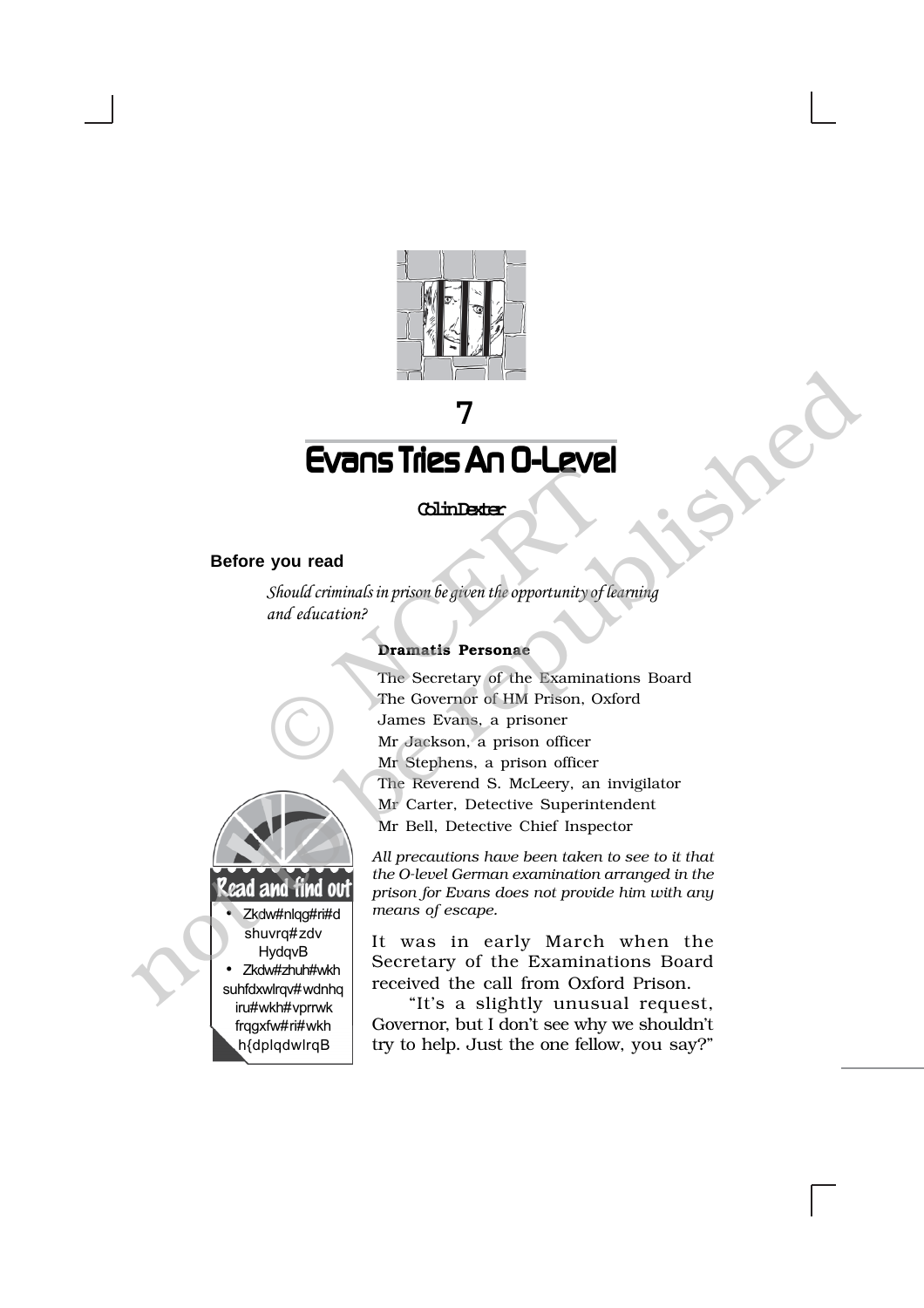"That's it. Chap called Evans. Started night classes in O-level German last September. Says he's dead keen to get some sort of academic qualification."

"Is he any good?"

"He was the only one in the class, so you can say he's had individual tuition all the time, really. Would have cost him a packet if he'd been outside."

"Well, let's give him a chance, shall we?"

"That's jolly kind of you. What exactly's the procedure now?"

"Oh, don't worry about that. I'll be sending you all the forms and stuff. What's his name, you say? Evans?"

"James Roderick Evans." It sounded rather grand.

"Just one thing, Governor. He's not a violent sort of fellow, is he? I don't want to know his criminal record or anything like that, but  $-$  "

"No. There's no record of violence. Quite a pleasant sort of chap, they tell me. Bit of a card, really. One of the stars at the Christmas concert. Imitations, you know the sort of thing: Mike Yarwood stuff. No, he's just a congenital kleptomaniac, that's all." The Governor was tempted to add something else, but he thought better of it. He'd look after *that* particular side of things himself. Jn, don't worry about that. I'll be sending<br>and stuff. What's his name, you say? E-<br>James Roderick Evans." It sounded rathe<br>Just one thing, Governor. He's not a video.<br>is he? I don't want to know his crimin<br>ing like that, not the place of the between the shares, shall we?<br>
"Will, let's give him a chance, shall we?"<br>
"That's jolly kind of you. What exactly's the procedure<br>
"That's jolly kind of you. Mat exactly's the procedure<br>
"That's joll

"Presumably," said the Secretary, "you can arrange a room where — "

"No problem. He's in a cell on his own. If you've no objections, he can sit the exam in there."

"That's fine."

"And we could easily get one of the parsons from St. Mary Mags to invigilate, if that's  $-$  "

"Fine, yes. They seem to have a lot of parsons there, don't they?" The two men chuckled good-naturedly, and the Secretary had a final thought. "At least there's one thing. You shouldn't have much trouble keeping him incommunicado, should you?"

The Governor chuckled politely once more, reiterated his thanks, and slowly cradled the phone.

Evans!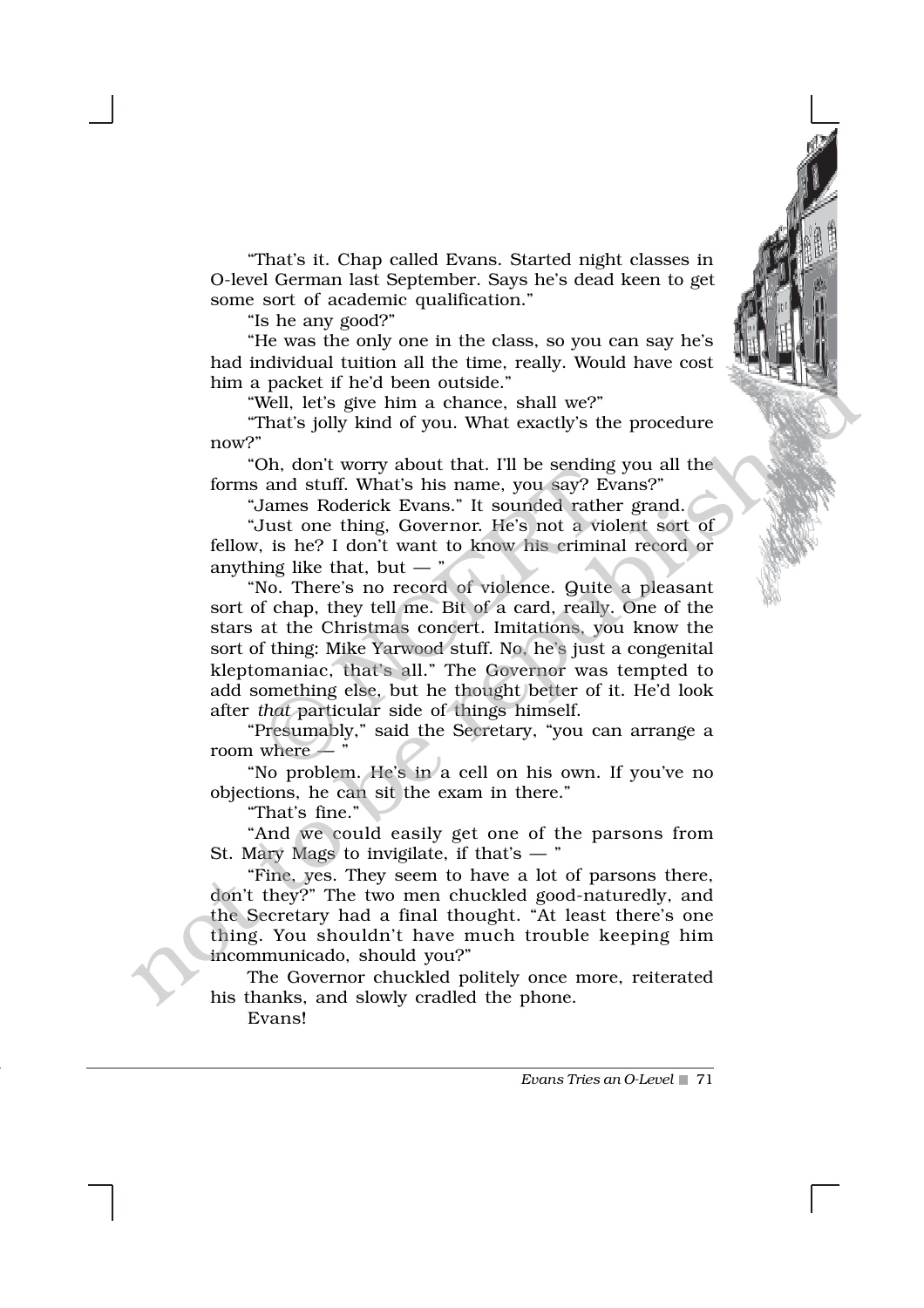"Evans the Break" as the prison officers called him. Thrice he'd escaped from prison, and but for the recent wave of unrest in the maximum-security establishments up north, he wouldn't now be gracing the Governor's premises in Oxford; and the Governor was going to make absolutely certain that he wouldn't be *dis*gracing them. Not that Evans was a *real* burden: just a persistent, nagging presence. He'd be all right in Oxford, though: the Governor would see to that — would see to it personally. And besides, there was just a possibility that Evans was genuinely interested in O-level German. Just a slight possibility. Just a very slight possibility. At 8.30 p.m. on Monday 7 June, Evans's German teacher shook him by the hand in the heavily guarded Recreational Block, just across from D Wing. sted in O-level German. Just a signt poss<br> *I* slight possibility. At 8.30 p.m. on Mons's German teacher shook him by the l<br>
ly guarded Recreational Block, just acr<br> *Guten Glück*, Herr Evans."<br>
Pardon?"<br>
I said, "Good luc Not that Evans was a real<br>burden; just a persistent, nagging presence. Hed be all right in Oxford, though: the Governor<br>would see to the latt — would see to the presonally. And besides,<br>there was just a possibility that E

"*Guten Gluck*, Herr Evans." ..

"Pardon?"

"I said, "Good luck". Good luck for tomorrow."

"Oh. Thanks, er, I mean, er, *Danke Schon*." ..

"You haven't a cat in hell's chance of getting through, of course, but  $\rightarrow$ 

"I may surprise everybody," said Evans.

At 8.30 the following morning, Evans had a visitor. Two visitors, in fact. He tucked his grubby string-vest into his equally grubby trousers, and stood up from his bunk, smiling cheerfully. "Mornin", Mr Jackson. This is indeed an honour."

Jackson was the senior prison officer on D Wing, and he and Evans had already become warm enemies. At Jackson's side stood Officer Stephens, a burly, surly-looking man, only recently recruited to the profession.

Jackson nodded curtly. "And how's our little Einstein this morning, then?"

"Wasn't 'e a mathematician, Mr Jackson?"

"I think 'e was a Jew, Mr. Jackson."

Evans's face was unshaven, and he wore a filthy-looking red-and-white bobble hat upon his head. "Give me a *chance*, Mr Jackson. I was just goin' to shave when you bust in."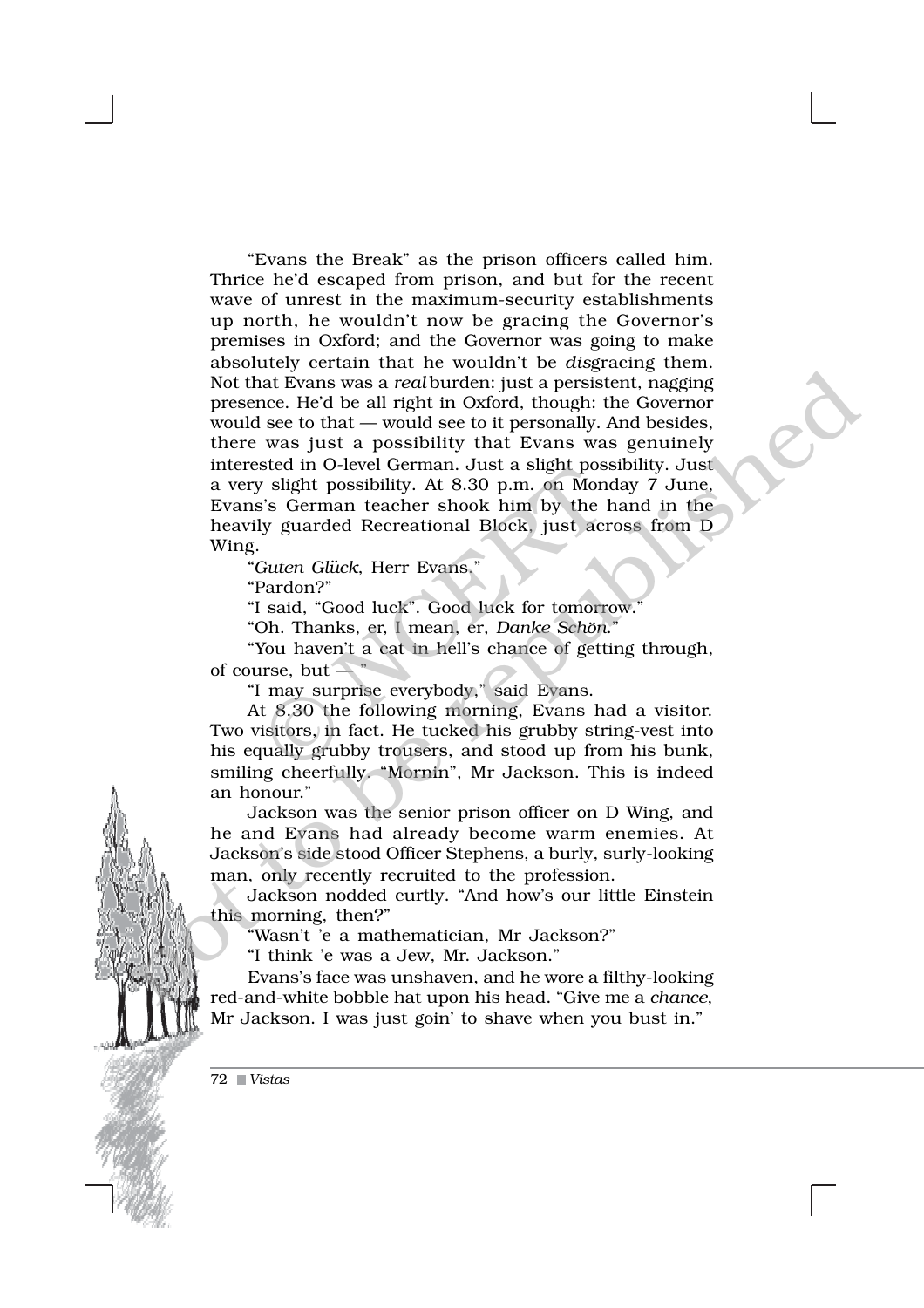"Which reminds me." Jackson turned

his eyes on Stephens. "Make sure you take his razor out of the cell when he's finished scraping that ugly mug of his. Clear? One of these days he'll do us all a favour and cut his bloody throat."

For a few seconds Evans looked thoughtfully at the man standing ramrod straight in front of him, a string of Second World War medals proudly paraded over his left breast-pocket. "Mr Jackson? Was it *you* who took my nail-scissors away?" Evans had always worried about his hands. or a lew seconds<br>
a looked<br>
htfully at the<br>
standing ramrod<br>
ht in front of<br>
a string of Second World<br>
medals proudly paraded over<br>
ft breast-pocket. "Mr<br>
on? Was it you who took my<br>
cissors away?" Evans had<br>
s worried abo of this. Clear? One of<br>these days hell do us<br>all a favour and cut his<br>bloody throat."<br>For a few seconds<br>Evans looked<br>throat of the second of the main standing ramod<br>straight in front of the main standing ramod<br>straight in

"*And* your nail-file, too."

"Look!' For a moment Evans's eyes smouldered dangerously, but Jackson was ready for him.

"Orders of the Governor, Evans." He leaned forward and leered, his voice dropping to a harsh, contemptuous whisper. "You want to *complain*?"

Evans shrugged his shoulders lightly. The crisis was over.

"You've got half an hour to smarten yourself up, Evans — and take that bloody hat off!"

"Me 'at? Huh!" Evans put his right hand lovingly on top of the filthy woollen, and smiled sadly. "D'you know, Mr Jackson, it's the only thing that's ever brought me any sort o' luck in life. Kind o' lucky charm, if you know what I mean. And today I thought — well, with me exam and all that..."

Buried somewhere in Jackson, was a tiny core of compassion; and Evans knew it.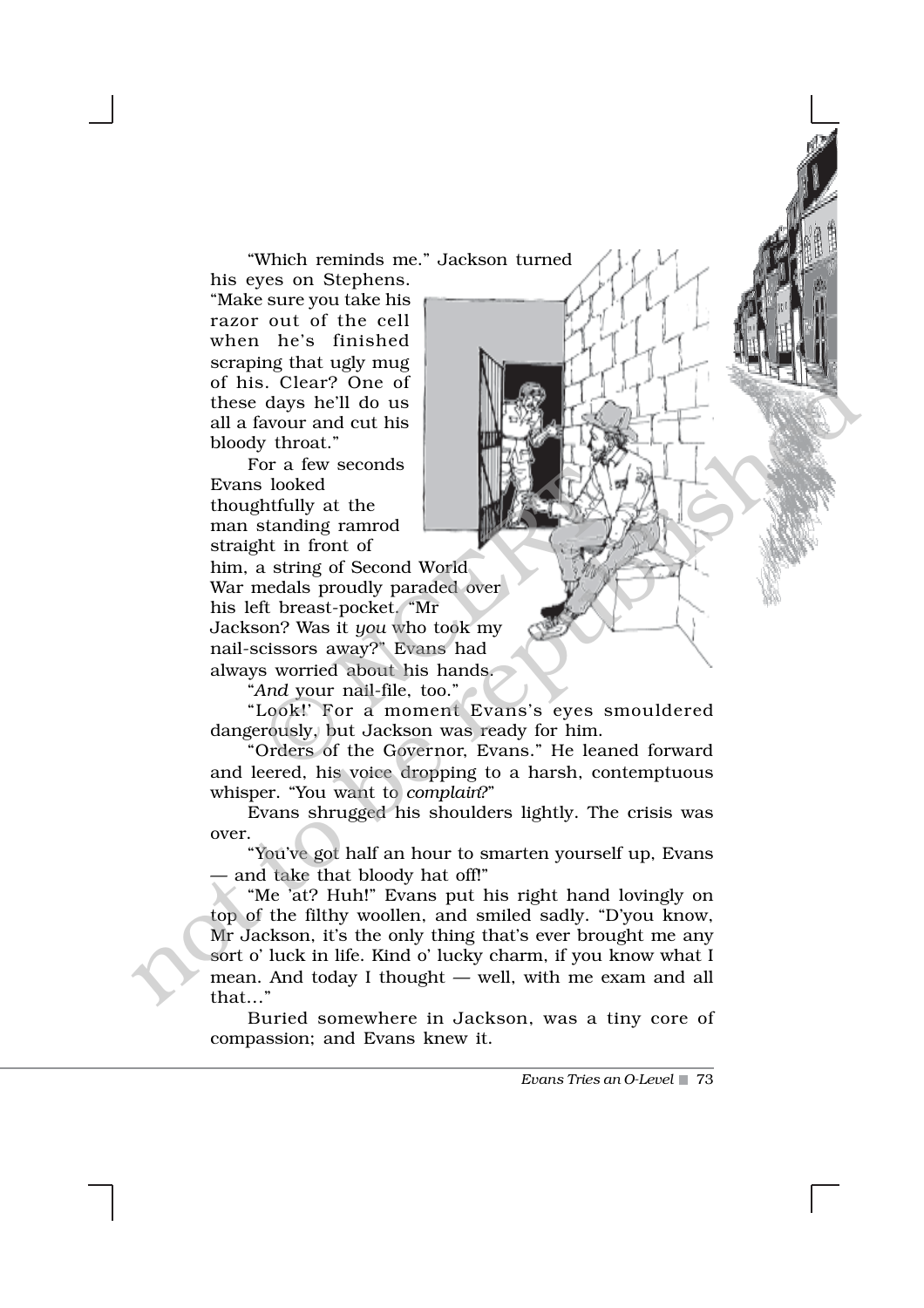"Just this once, then, Shirley Temple." (If there was one thing that Jackson genuinely loathed about Evans it was his long, wavy hair.) "And get shaving!"

At 8.45 the same morning the Reverend Stuart McLeery left his bachelor flat in Broad Street and stepped out briskly towards Carfax. The weatherman reported temperatures considerably below the normal for early June, and a long black overcoat and a shallow-crowned clerical hat provided welcome protection from the steady drizzle which had set in half an hour earlier and which now spattered the thick lenses of his spectacles. In his right hand he was carrying a small brown suitcase, which contained all that he would need for his morning duties, including a sealed question paper envelope, a yellow invigilation form, a special "authentication" card from the Examinations Board, a paper knife, a Bible (he was to speak to the Women's Guild that afternoon on the *Book of Ruth*), and a current copy of *The Church Times*. So ins spectacles. In his right hand he vall brown suitcase, which contained all th<br>for his morning duties, including a seal<br>r envelope, a yellow invigilation form<br>entication" card from the Examinations Bo<br>a Bible (he was considerably below the normal for early June, and a long<br>black overcoat and a shallow crowned elerical hat provided<br>welcome protection from the steady drizzle which had set<br>the half an hour earlier and which now spatieved

The two-hour examination was scheduled to start at 9.15 a.m.

Evans was lathering his face vigorously when Stephens brought in two small square tables, and set them opposite each other in the narrow space between the bunk on the one side and on the other a distempered stone wall. Next, Stephens brought in two hard chairs, the slightly less battered of which he placed in front of the table which stood nearer the cell door.

Jackson put in a brief final appearance. "Behave yourself, laddy!"

Evans turned and nodded.

"And these" — (Jackson pointed to the pin-ups) — "off!" Evans turned and nodded again. "I was goin' to take "em down anyway. A minister, isn't 'e? The chap comin' to sit in, I mean."

"And how did you know that?" asked Jackson quietly. "Well, I 'ad to sign some forms, didn't I? And I couldn't  $\mathrm{cln} - "$ 

Evans drew the razor carefully down his left cheek, and left a neat swath in the white lather. "Can I ask you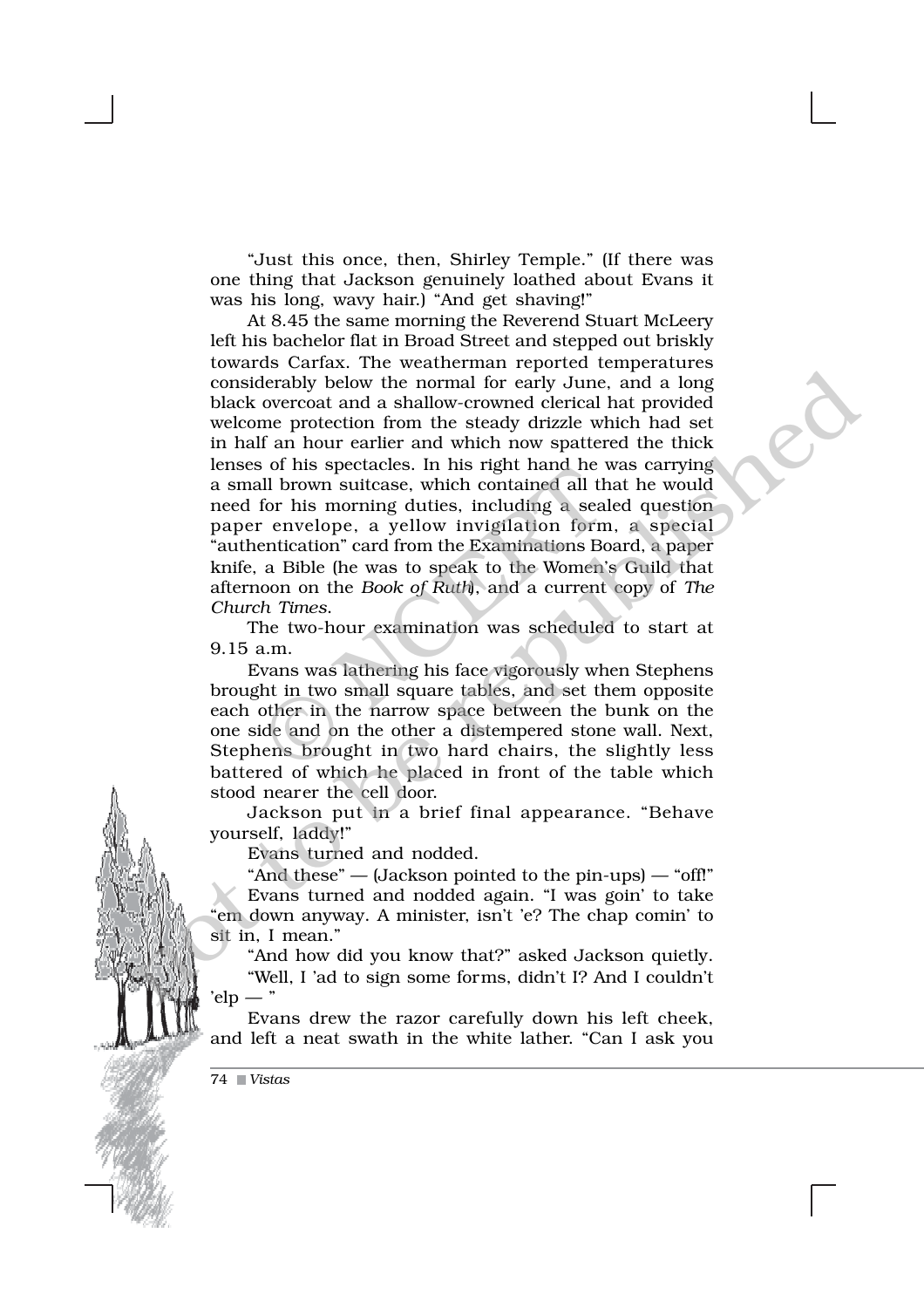something, Mr. Jackson? Why did they 'ave to bug me in this cell?" He nodded his head vaguely to a point above the door.

"Not a very neat job," conceded Jackson.

"They're not — they don't honestly think I'm goin' to try to  $-$ "

"They're taking no chances, Evans. Nobody in his senses would take any chance with *you.*"

"Who's goin' to listen in?"

"I'll tell you who's going to listen in, laddy. It's the Governor himself, see? He don't trust you a bloody inch and nor do I. I'll be watching you like a hawk, Evans, so keep your nose clean. Clear?" He walked towards the door.

Evans nodded. He'd already thought of that, and Number Two Handkerchief was lying ready on the bunk a neatly folded square of off-white linen.

"Just one more thing, Einstein."

"Ya? Wha's 'at?"

"Good luck, old son."

In the little lodge just inside the prison's main gates, the Reverend S. McLeery signed his name neatly in the visitors' book, and thence walked side by side with a silent prison officer across the exercise yard to D Wing, where he was greeted by Jackson. The Wing's heavy outer door was unlocked, and locked behind them, the heavy inner door the same, and McLeery was handed into Stephens's keeping. nor minsel, see? He don't trust you a bilom<br>tor do I. I'll be watching you like a hawlyour nose clean. Clear?" He walked towar<br>vans nodded. He'd already thought of<br>the Two Handkerchief was lying ready on<br>tly folded square They're taking no chances, Evans. Nobody in his<br>
senses would take any chance with *jou.*<br>
"The right on listen in?"<br>
The lyou who's goin to listen in?"<br>
The lyou who's goin to listen in?"<br>
The lyou who's goin to listen i

"Get the razor?" murmured Jackson.

Stephens nodded.

"Well, keep your eyes skinned. Clear?"

Stephens nodded again; and McLeery, his feet clanging up the iron stairs, followed his new guide, and finally stood before a cell door, where Stephens opened the peep-hole and looked through.

"That's him, sir."

Evans, facing the door, sat quietly at the farther of the two tables, his whole attention riveted to a textbook of elementary German grammar. Stephens took the key from its ring, and the cell lock sprang back with a thudded, metallic twang.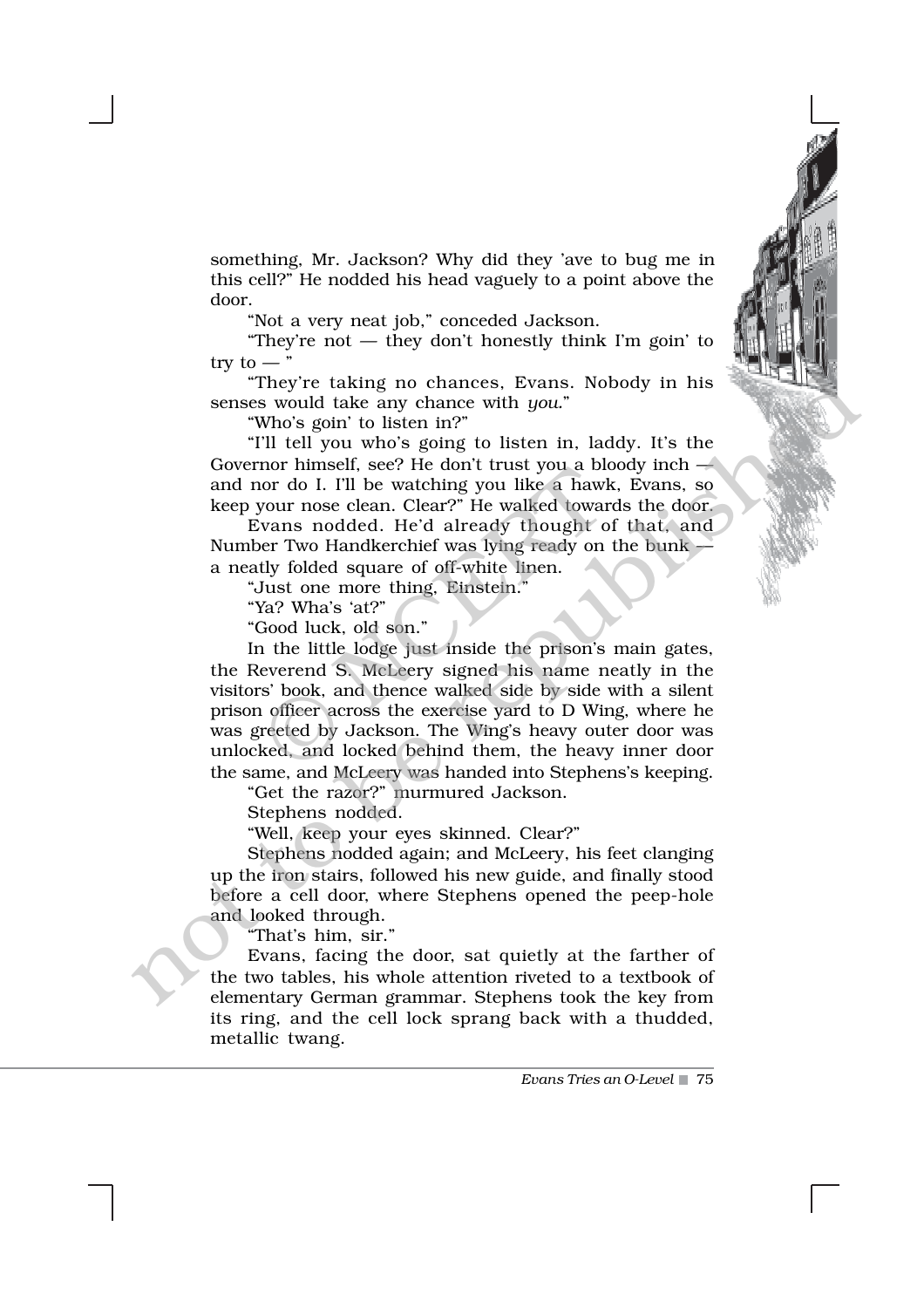It was 9.10 a.m. when the Governor switched on the receiver. He had instructed Jackson to tell Evans of the temporary little precaution — that was only fair. (As if Evans wouldn't spot it!) But wasn't it all a bit theatrical? Schoolboyish, almost? How on earth was Evans going to try anything on today? If he was so anxious to make another break, why in heaven's name hadn't he tried it from the Recreational Block? Much easier. But he hadn't. And there he was now — sitting in a locked cell, all the prison officers on the alert, two more locked doors between his cell and the yard, and a yard with a wall as high as a haystack. Yes, Evans was as safe as houses...

Anyway, it wouldn't be any trouble at all to have the receiver turned on for the next couple of hours or so. It wasn't as if there was going to be anything to listen to, was it? Amongst other things, an invigilator's duty was to ensure that the strictest silence was observed. But... but still that little nagging doubt! Might Evans try to take advantage of McLeery? Get him to smuggle in a chisel or two, or a rope ladder, or and, and a yard with a wan as high as<br>
Evans was as safe as houses...<br>
myway, it wouldn't be any trouble at all<br>
er turned on for the next couple of hot<br>
t as if there was going to be anything<br>
1? Amongst other things, an break, why in heaven's name hadn't he tried it from the Recretional Block? Much easier. But he hadn't. And there he was now — siting in a locked cell, all the prison officers on the alert, two more locked dons between his

The Governor sat up sharply. It was all very well getting rid of any potential weapon that Evans could have used; but what about McLeery? What if, quite unwittingly, the innocent McLeery had brought in something himself? A jack-knife, perhaps? And what if Evans held him hostage with such a weapon?

The Governor reached for the phone. It was 9.12 a.m.

The examinee and the invigilator had already been introduced by Stephens when Jackson came back and shouted to McLeery through the cell door. "Can you come outside a minute, sir? You too, Stephens."

Jackson quickly explained the Governor's worries, and McLeery patiently held out his arms at shoulder level whilst Jackson lightly frisked his clothes. "Something hard here, sir."

"Ma reading glasses," replied McLeery, looking down at the spectacle case.

Jackson quickly reassured him, and bending down on the landing thumb-flicked the catches on the suitcase. He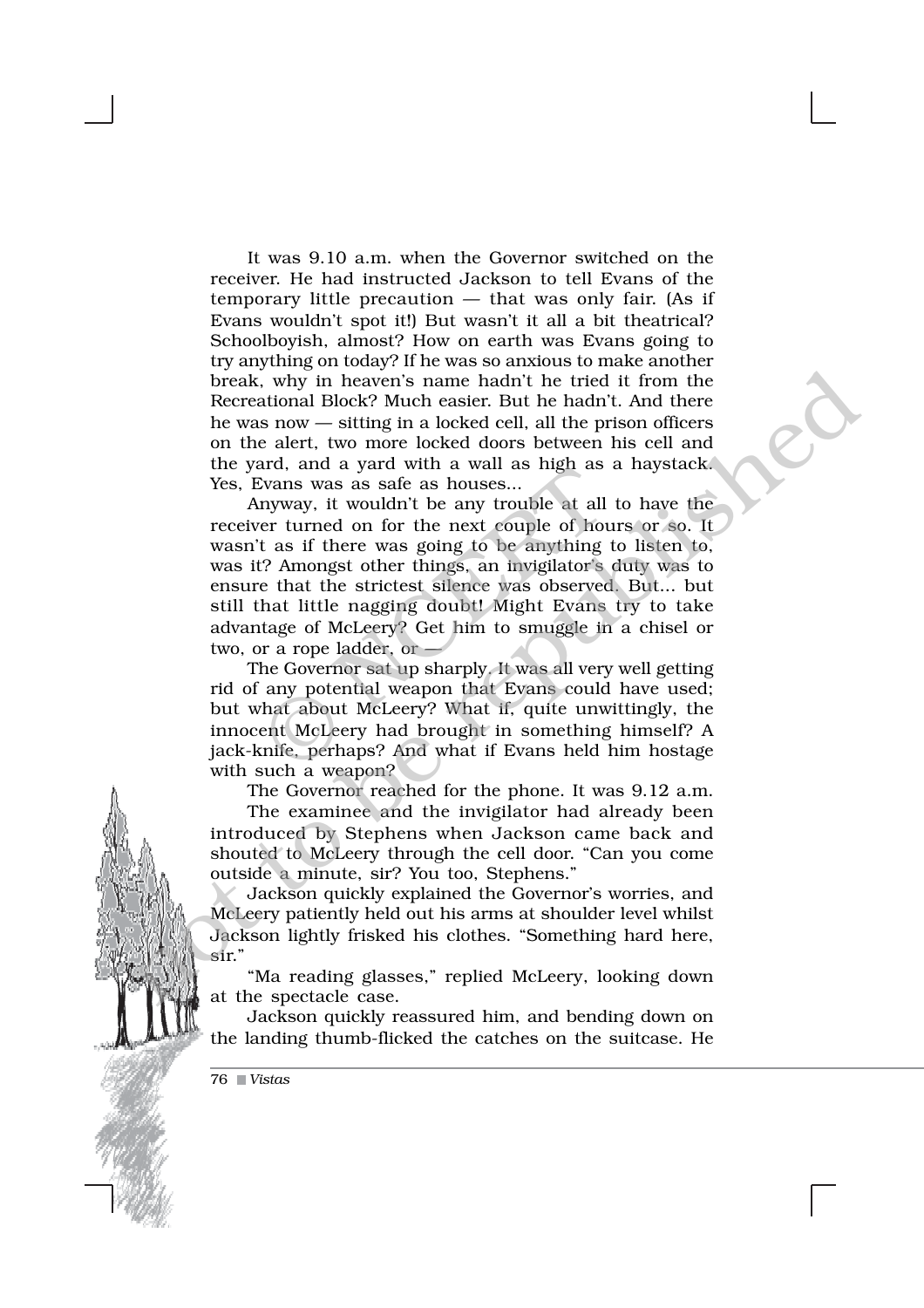picked up each envelope in turn, carefully passed his palms along their surfaces — and seemed satisfied. He riffled cursorily through a few pages of Holy Writ, and vaguely shook *The Church Times*. All right, so far. But one of the objects in McLeery's suitcase was puzzling him sorely.

"Do you mind telling me why you've brought this, sir?" He held up a smallish semi-inflated rubber ring, such as a young child with a waist of about twelve inches might have struggled into. "You thinking of going for a swim, sir?"

McLeery's hitherto amiable demeanour was slightly ruffled by this tasteless little pleasantry, and he answered Jackson somewhat sourly. "If ye must know, I suffer from haemorrhoids, and when I'm sitting down for any length o' time  $-\ddot{}$ He held up a smallish semi-inflated rubber ring, such as a young child with a wasts of about twelve inches might have simply that is such a simply the simple dimension of the simple to missele in the measure of a such tha

"Very sorry, sir. I didn't mean to, er..." The embarrassment was still reddening Jackson's cheeks when he found the paper-knife at the bottom of the case. "I think I'd better keep this though, if you don't mind, that is, sir." The method is a state of the peasantry, and for the peasantry, and for a compewhat sourly. "If ye must know, I<br>orrhoids, and when I'm sitting down for a<br>—"<br>Very sorry, sir. I didn't mean to,<br>rrassment was still reddening J

It was 9.18 a.m. before the Governor heard their voices again, and it was clear that the examination was going to be more than a little late in getting under way.

MCLEERY: "Ye've got a watch?"

EVANS: Yes, sir."

MCLEERY: "I'll be telling ye when to start, and again when ye've five minutes left. A' right?" *Silence*.



MCLEERY: "There's plenty more o' this writing paper should ye need it."

*Silence*.

MCLEERY: "Now. Write the name of the paper, 021-1, in the top left-hand corner."

*Silence*.

MCLEERY: "In the top right-hand corner write your index number-313. And in the box just below that, write your centre number-271. A' right?"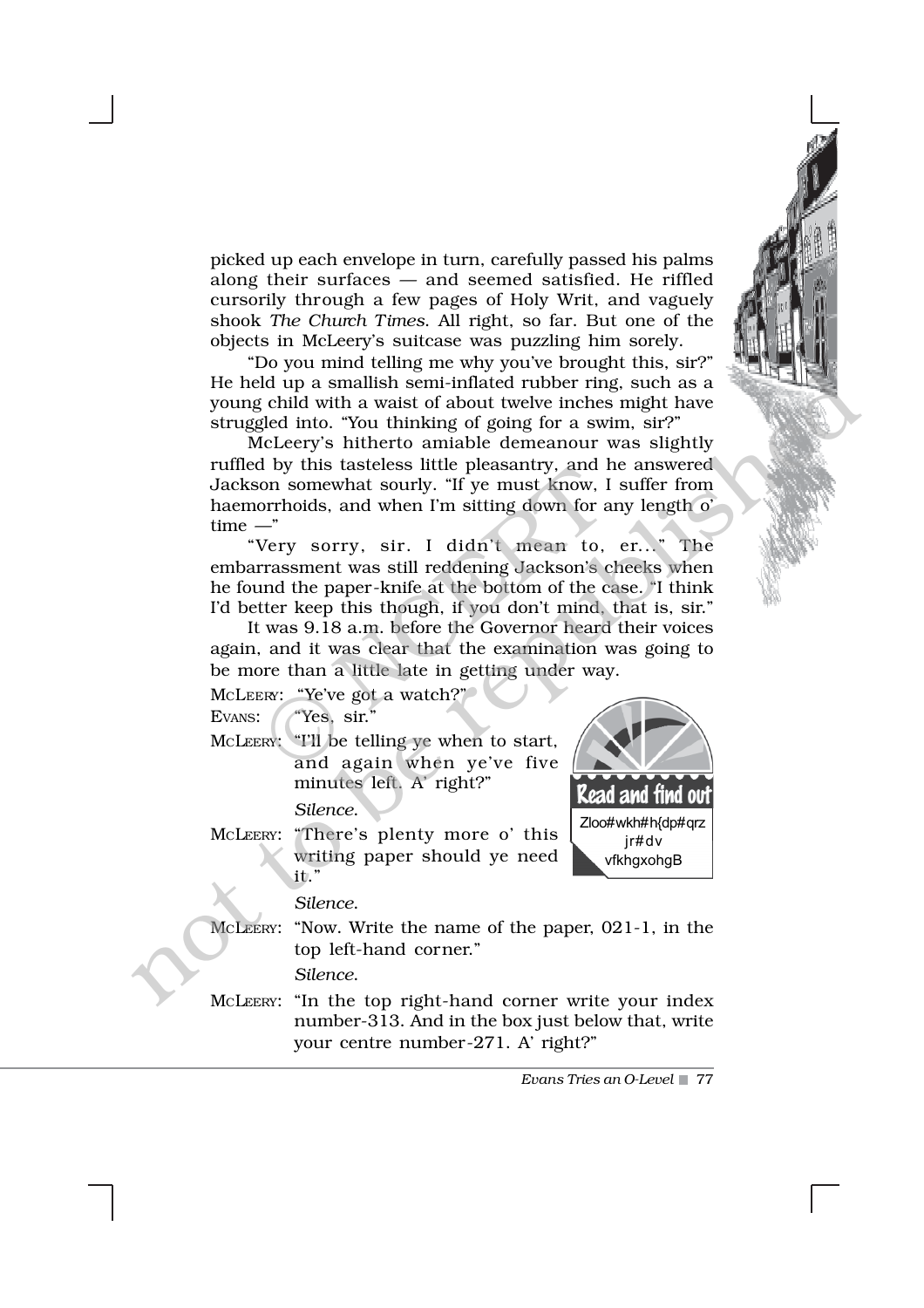*Silence. 9.20 a.m.*

McLEERY: "I'm now going to  $-$  "

EVANS: "E's not goin' to stay 'ere, is 'e?"

McLEERY: "I don't know about that.  $I -$ "

STEPHENS: "Mr Jackson's given me strict instructions to — "

EVANS: "How am I suppose to concentrate on my exam... with someone breathin' down my neck? Christ! Sorry, sir, I didn't mean — "

The Governor reached for the phone. "Jackson? Ah, good. Get Stephens out of that cell, will you? I think we're perhaps overdoing things."

"As you wish, sir."

The Governor heard the exchanges in the cell, heard the door clang once more, and heard McLeery announce that the examination had begun at last.

It was 9.25 a.m.; and there was a great calm.

At 9.40 a.m. the Examinations Board rang through, and the Assistant Secretary with special responsibility for modern languages asked to speak to the Governor. The examination had already started, no doubt? Ah, a quarter of an hour ago. Yes. Well, there was a correction slip which some fool had forgotten to place in the examination package. Very brief. "Could the Governor please...? The discrete solution of that cell, will you? I<br>ps overdoing things."<br>As you wish, sir."<br>As you wish, sir."<br>he Governor heard the exchanges in the<br>oor clang once more, and heard McLeer<br>he examination had begun at last.<br>L w Shows Four and a single me since in the state in space to concentrate on my examinations of the Governor reached for the phone. "Jackson? Ah good. Get Stephens out of that rell, will you? I think were perhaps overdomly th

"Yes, of course. I'll put you straight through to Mr Jackson in D Wing. Hold the line a minute."

Was this the sort of thing the Governor had feared? Was the phone call a fake? Some signal? Some secret message...? But he could check on that immediately. He dialled the number of the Examinations Board, but heard only the staccato bleeps of a line engaged. But then the line *was* engaged, wasn't it? Yes. Not very intelligent, that...

Two minutes later he heard some whispered communications in the cell, and then McLeery's broad Scots voice:

"Will ye please stop writing a wee while, Mr Evans, and listen carefully. Candidates offering German, 021-1, should note the following correction. 'On page three, line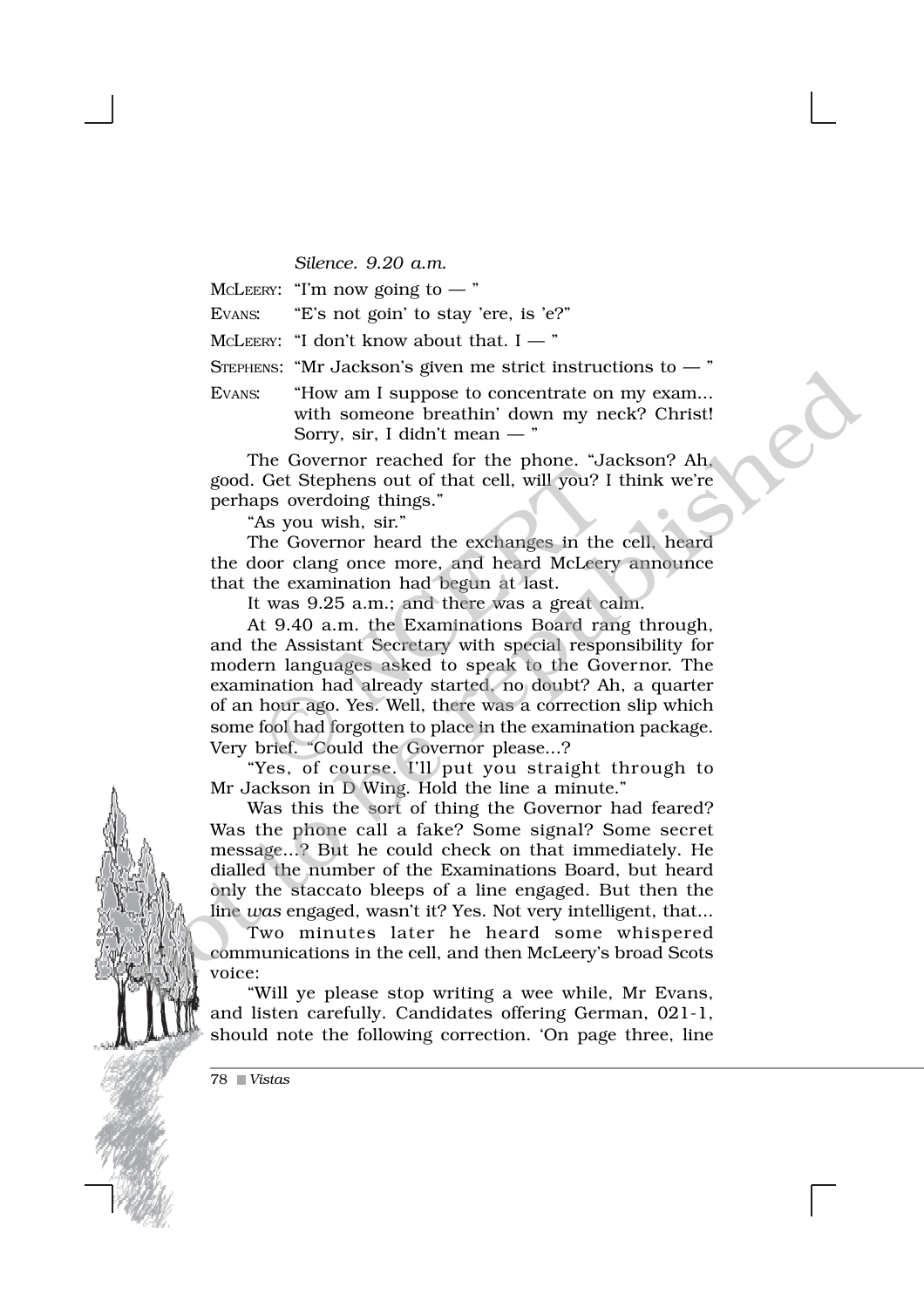fifteen, the fourth word should read *goldenen*, not, *goldene*; and the whole phrase will therefore read *zum goldenen Lowen*, not *zum goldene Lowen*.' I will repeat that..." .. ..

The Governor listened and smiled. He had taken German in the sixth form himself, and he remembered all about the agreements of adjectives. And so did McLeery, by the sound of things, for the minister's pronunciation was most impressive. But what about Evans? *He* probably didn't know what an adjective *was*.

The phone rang again. The Magistrates' Court. They needed a prison van and a couple of prison officers. Remand case. And within two minutes the Governor was wondering whether *that* could be a hoax. He told himself not to be so silly. His imagination was beginning to run riot.

Evans!

For the first quarter of an hour Stephens had dutifully peered through the peep-hole at intervals of one minute or so; and after that, every two minutes. At 10.45 a.m. everything was still all right as he looked through the peephole once more. It took four or five seconds — no more. What was the point? It was always more or less the same. Evans, his pen between his lips, sat staring straight in front of him towards the door, seeking — it seemed — some sorely needed inspiration from somewhere. And opposite him McLeery, seated slightly askew from the table now: his face in semi-profile; his hair (as Stephens had noticed earlier) amateurishly clipped pretty closely to the scalp; his eyes behind the pebble lenses peering short-sightedly at *The Church Times*; his right index finger hooked beneath the narrow clerical collar; and the fingers of the left hand, the nails meticulously manicured, slowly stroking the short black beard. d a prison van and a couple of prison officer<br>And within two minutes the Governor wa<br>ter that could be a hoax. He told himself<br>His imagination was beginning to run ri<br>vans!<br>for the first quarter of an hour Stephens h<br>d thr in the sound of things, for the minister's pronunciation<br>was most impossive. But what about Evans? He probably<br>what most impossive. But what about Evans? He probably<br>didn't know what am adjective *uss*.<br>They also the solu

At 10.50 a.m. the receiver crackled to life and the Governor realised he'd almost forgotten Evans for a few minutes.

EVANS: "Please, sir!" (A whisper)

EVANS: "Please, sir!" (Louder)

EVANS: "Would you mind if I put a blanket round me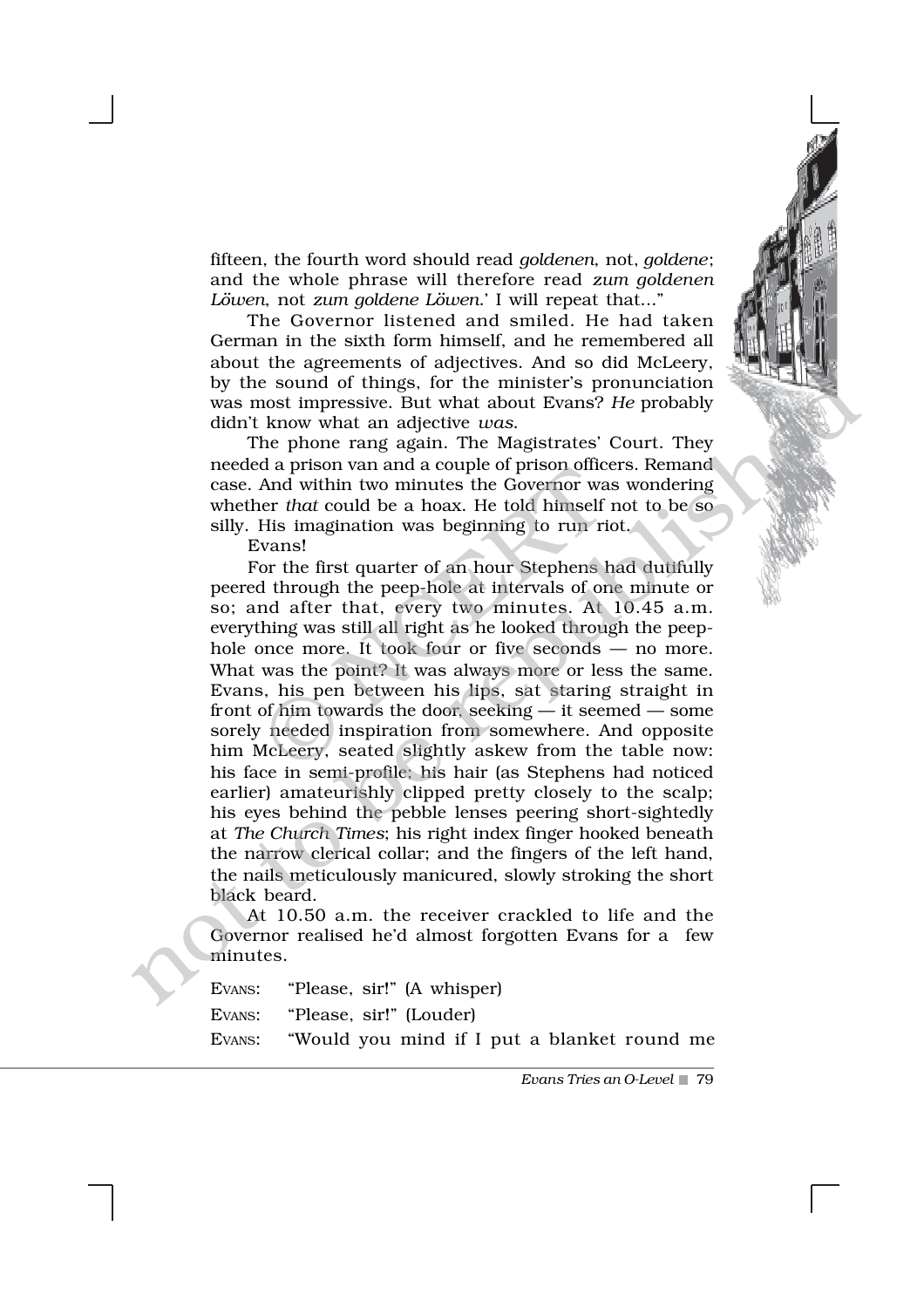shoulders, sir? It's a bit parky in 'ere, isn't it?" *Silence*.

EVANS: "There's one on me bunk 'ere, sir."

MCLEERY: "Be quick about it."

*Silence*.

At 10.51 a.m. Stephens was more than a little surprised to see a grey regulation blanket draped round Evans's shoulders, and he frowned slightly and looked at the examinee more closely. But Evans, the pen still between his teeth, was staring just as vacantly as before. Blankly beneath a blanket... Should Stephens report the slight irregularity? Anything at all fishy, hadn't Jackson said? He looked through the peep-hole once again, and even as he did so Evans pulled the dirty blanket more closely to himself. Was he planning a sudden batman leap to suffocate McLeery in the blanket? Don't be daft! There was never any sun on this side of the prison; no heating, either, during the summer months, and it could get quite chilly in some of the cells. Stephens decided to revert to his earlier every minute observation. eth, was staring just as vacantly as bef<br>th a blanket... Should Stephens repor<br>ularity? Anything at all fishy, hadn't Jao<br>bked through the peep-hole once again, a<br>d so Evans pulled the dirty blanket moi<br>elf. Was he plannin At 10.51 a.m. Stephens was more than a little surprised<br>to see a grey regulation blanket draped round Evans's<br>shoulders, and he frowmed slightly and looked at the<br>examine enore closely. But Evans, the pen still between<br>th

At 11.20 a.m. the receiver once more crackled across the silence of the Governor's office, and McLeery informed Evans that only five minutes remained. The examination was almost over now, but something still gnawed away quietly in the Governor's mind. He reached for the phone once more.

At 11.22 a.m. Jackson shouted along the corridor to Stephens. The Governor wanted to speak with him — "*Hurry*, man!" Stephens picked up the phone apprehensively and listened to the rapidly spoken orders. Stephens himself was to accompany McLeery to the main prison gates. Understood? Stephens personally was to make absolutely sure that the door was locked on Evans after McLeery had left the cell. Understood?

Understood.

At 11.25 a.m. the Governor heard the final exchanges.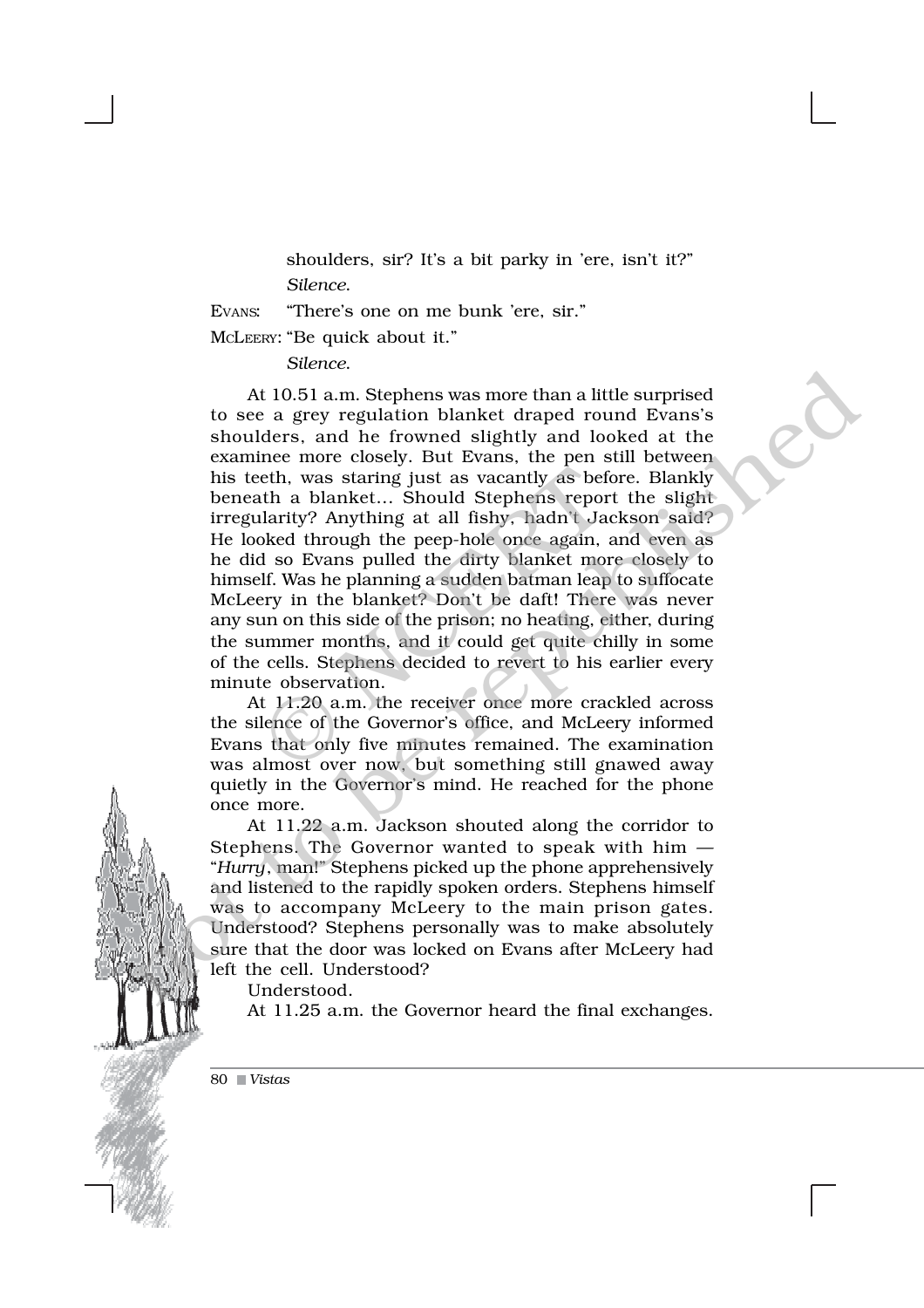MCLEERY: "Stop writing, please." *Silence.*

MCLEERY: "Put your sheets in order and see they're correctly numbered."

*Silence.*

Scraping of chairs and tables.

EVANS: "Thank you very much, sir."

MCLEERY: "A' right, was it?"

EVANS: "Not *too* bad."

MCLEERY: "Good... Mr Stephens!" (*Very loud*)

The Governor heard the door clang for the last time. The examination was over.

"How did he get on, do you think?" asked Stephens as he walked beside McLeery to the main gates.

"Och. I canna think he's distinguished himself, I'm afraid." His Scots accent seemed broader than ever, and his long black overcoat, reaching almost to his knees, fostered the illusion that he had suddenly grown slimmer. ERY: "Good... Mr Stephens!" (Very loud)<br>The Governor heard the door clang<br>time. The examination was over.<br>How did he get on, do you think?" asked<br>ulked beside McLeery to the main gates.<br>Och. I canna think he's distinguishe

Stephens felt pleased that the Governor had asked *him*, and not Jackson, to see McLeery off the premises,

and all in all the morning had gone pretty well. But something stopped him from making his way directly to the canteen for a belated cup of coffee. He wanted to take just one last look at Evans. It was like a programme he'd seen on TV about a woman who could never *really* convince herself that she'd locked the front door when she'd gone to bed: often she'd got up twelve, fifteen, sometimes twenty times to check the bolts. Scraping of charts and tables.<br>
Thank you very much, sir."<br>
McLezaw: "Cord, twas it?"<br>
McLezaw: "Cord... Mr Stephens!" (Very loud)<br>
The Covernor head of the age of the last<br>
time. The case in the data of cord and the data



He re-entered D Wing, made his way along to Evans's cell, and opened the peep-hole once more. *Oh, no*! CHRIST, NO! There, sprawled back in Evans's chair was a man (for a semi second Stephens thought it must be Evans), a grey regulation blanket slipping from his shoulders, the front of

*Evans Tries an O-Level*  $\Box$  81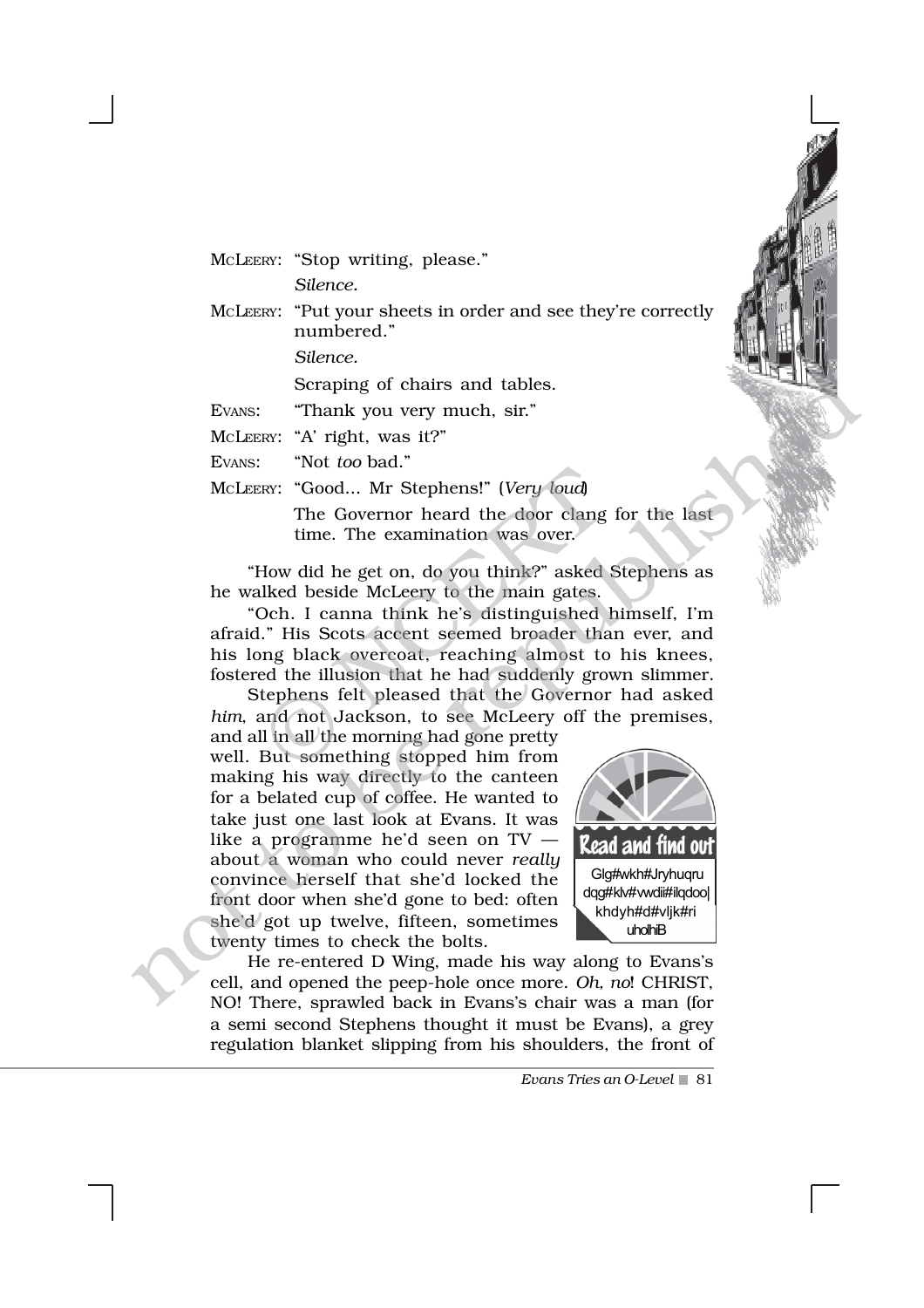his closely cropped, irregularly tufted hair awash with fierce red blood which had dripped already through the small black beard, and was even now spreading horribly over the white clerical collar and down into the black clerical front.

Stephens shouted wildly for Jackson: and the words appeared to penetrate the curtain of blood that veiled McLeery's ears, for the minister's hand felt feebly for a handkerchief from his pocket, and held it to his bleeding head, the blood seeping slowly through the white linen. He gave a long low moan, and tried to speak. But his voice trailed away, and by the time Jackson had arrived and despatched Stephens to ring the police and the ambulance, the handkerchief was a sticky, squelchy wodge of cloth.

McLeery slowly raised himself, his face twisted tightly with pain. "Dinna worry about the ambulance, man! I'm a' right... I'm a' right... Get the police! I know...I know where... he..." He closed his eyes and another drip of blood splashed like a huge red raindrop on the wooden floor. His hand felt along the table, found the German question paper, and grasped it tightly in his bloodstained hand. "Get the Governor! I know... I know where Evans..." d away, and by the time Jackson had<br>tched Stephens to ring the police and the<br>andkerchief was a sticky, squelchy wodg<br>feLeery slowly raised himself, his face tw<br>pain. "Dinna worry about the ambulance,<br>.. I'm a' right... Ge Fig. exercy is ears, for the minister's hand felt feebly for a<br>handkeetheig from his potest, and held it to bits bleeding<br>head, the blood seeping slowly through the white line. He<br>gave a long low moan, and tried to speak.

Almost immediately sirens were sounding, prison officers barked orders, puzzled prisoners pushed their way along the corridors, doors were banged and bolted, and phones were ringing everywhere. And within a minute McLeery, with Jackson and Stephens supporting him on either side, his face now streaked and caked with drying blood, was greeted in the prison yard by the Governor, perplexed and grim.

"We must get you to hospital immediately. I just don't — "

"Ye've called the police?"

"Yes, yes. They're on their way. But  $-$ "

"I'm a' right. I'm a' right. Look! Look here!" Awkwardly he opened the German question paper and thrust it before the Governor's face. "It's there! D'ye see what I *mean*?"

The Governor looked down and realised what McLeery was trying to tell him. A photocopied sheet had been carefully and cleverly superimposed over the last (originally blank) page of the question paper.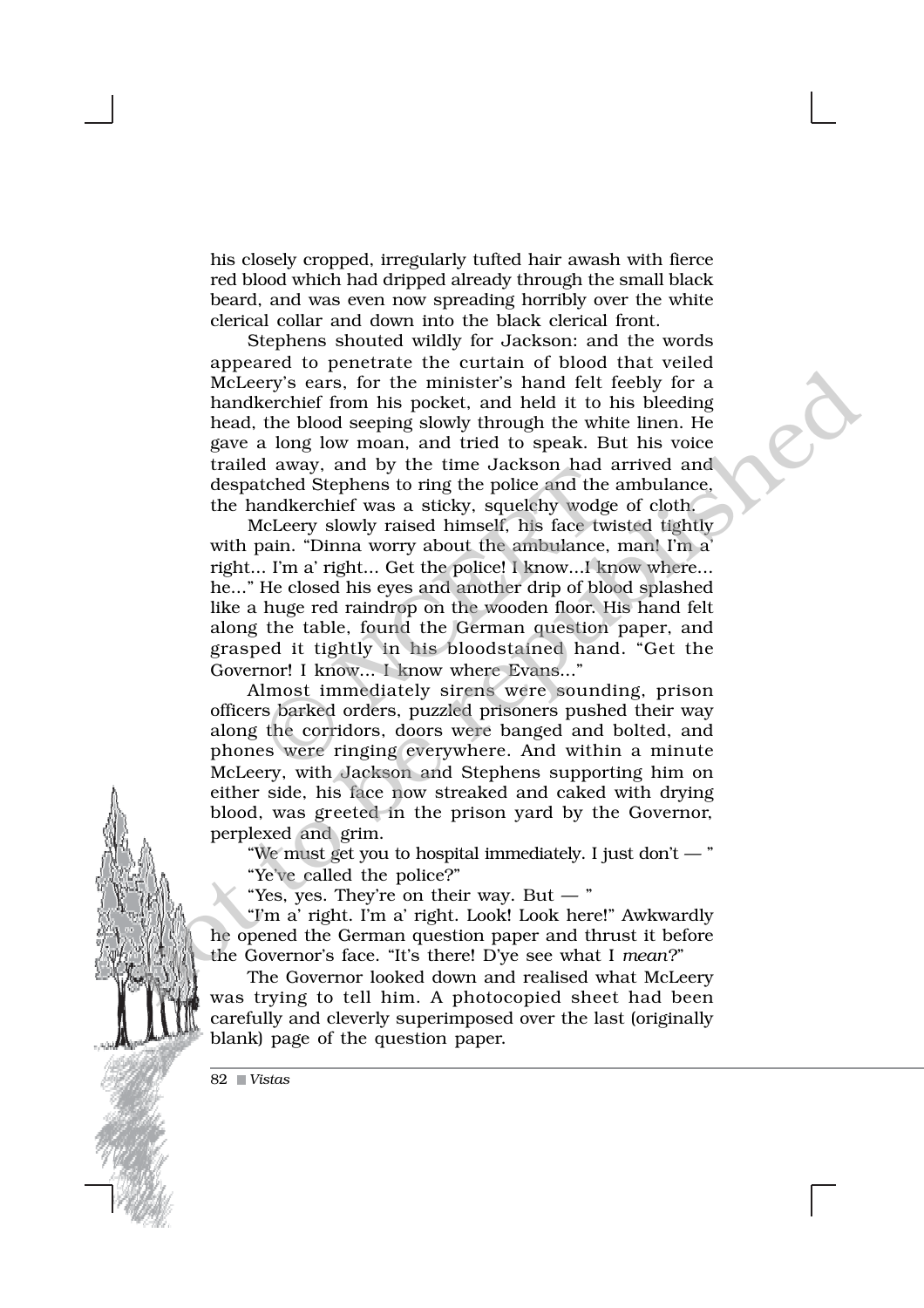"Ye see what they've done, Governor. Ye see..." His voice trailed off again, as the Governor, dredging the layers of long neglected learning, willed himself to translate the German text before him:

*Sie sollen dem schon verabredeten Plan genau folgen. Der wichtige Zeitpunkt ist drei Minuten vor Ende des Examens*... "You must follow the plan already somethinged. The vital point in time is three minutes before the end of the examination but something something — something something... Don't hit him too hard — remember, he's a minister! And don't overdo the Scots accent when..."

A fast-approaching siren wailed to its crescendo, the great doors of the prison yard were pushed back, and a white police car squealed to a jerky halt beside them.

Detective Superintendent Carter swung himself out of the passenger seat and saluted the Governor. "What the hell's happening, sir?" And, turning to McLeery: "Christ! Who's hit *him*?"

But McLeery cut across whatever explanation the Governor might have given. "Elsfield Way, officer! I know where Evans..." He was breathing heavily, and leaned for support against the side of the car, where the imprint of his hand was left in tarnished crimson. ter: And don't overdo the Scots accent w<br>
fast-approaching siren wailed to its cre<br>
doors of the prison yard were pushed l<br>
police car squealed to a jerky halt besid<br>
betective Superintendent Carter swung hi<br>
assenger seat

In bewilderment Carter looked to the Governor for guidance. "What  $-$  ?"

"Take him with you, if you think he'll be all right. He's the only one who seems to know what's happening."

Carter opened the back door and helped McLeery inside; and within a few seconds the car leaped away in a spurt of gravel.

"Elsfield Way", McLeery had said; and there it was staring up at the Governor from the last few lines of the German text: "From Elsfield Way drive to the Headington roundabout, where..." Yes, of course. *The Examinations Board was in Elsfield Way*, and someone from the Board must have been involved in the escape plan from the very beginning: the question paper itself, the correction slip... Examens... You must follow the plan already somethinged.<br>The vital point in time is three minutes before the end of the examination but something something – something<br>the the examination but something something – somethi

> The Governor turned to Jackson and Stephens. "I don't need to tell you what's happened, do I?" His voice sounded

> > *Evans Tries an O-Level*  $\Box$  83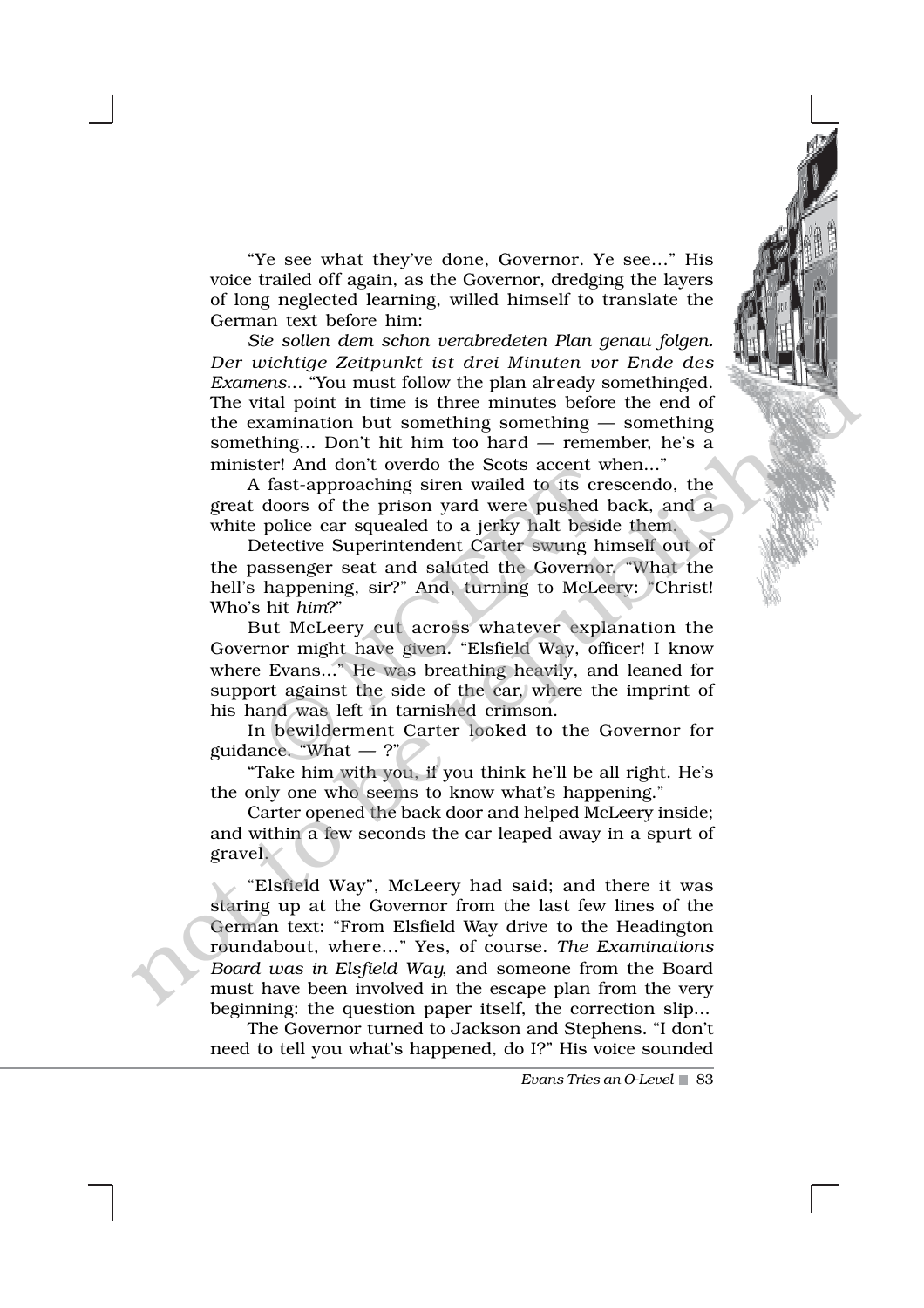

almost calm in its scathing contempt. "And which one of you two morons was it who took Evans for a nice little walk to the main gates and waved him bye-bye?"

"It was me, sir," stammered Stephens. "Just like you told me, sir. I could have sworn — "

"What? Just like I told you, you say? What the hell  $-$  ?"

> "When you rang, sir, and told me to  $-z$ " "When was that?" The Governor's

voice was a whiplash now.

"You know, sir. About twenty past eleven just before

"You blithering idiot, man! It wasn't *me* who rang you. Don't you realise — " But what was the use? He *had* used the telephone at that time, but only to try (unsuccessfully, once more) to get through to the Examinations Board.

He shook his head in growing despair and turned on the senior prison officer. "As for you, Jackson! How long have you been pretending you've got a brain, eh? Well, I'll tell you something, Jackson. Your skull's *empty*. Absolutely empty!" It was Jackson who had spent two hours in Evans's cell the previous evening; and it was Jackson who had confidently reported that there was nothing hidden away there — nothing at all. And yet Evans had somehow managed to conceal not only a false beard, a pair of spectacles, a dogcollar and all the rest of his clerical paraphernalia, but also some sort of weapon with which he'd given McLeery such a terrible blow across the head. Aurrgh! When was that?" The<br>
"When was that?" The<br>
"When was that?" The<br>
You know, sir. About twenty past eleven just<br>
You blithering idiot, man! It wasn't me w!<br>
you realise — " But what was the use? Hephone at that time, but onl **2007**<br> **EXERCACE THE AND TRIGHALL THE COULD TO THANGE SURFACE THE COULD THE COULD THE COULD THE COULD THE COULD THE COULD THE COULD THE COULD THE COULD TRIGHALL THE COULD TRIGHALL THE COULD TRIGHALL THE COULD TRIGHALL TH** 

A prison van backed alongside, but the Governor made no immediate move. He looked down again at the last line of the German: "...to the Headington roundabout, where you go straight over and make your way to...to Neugraben." "Neugraben"? Where on earth  $-$  ? "New" something. "Newgrave"? Never heard of it: There was a "Wargrave", somewhere near Reading, but... No, it was probably a code word, or — And then it hit him. Newbury! God, yes! Newbury was a pretty big sort of place but —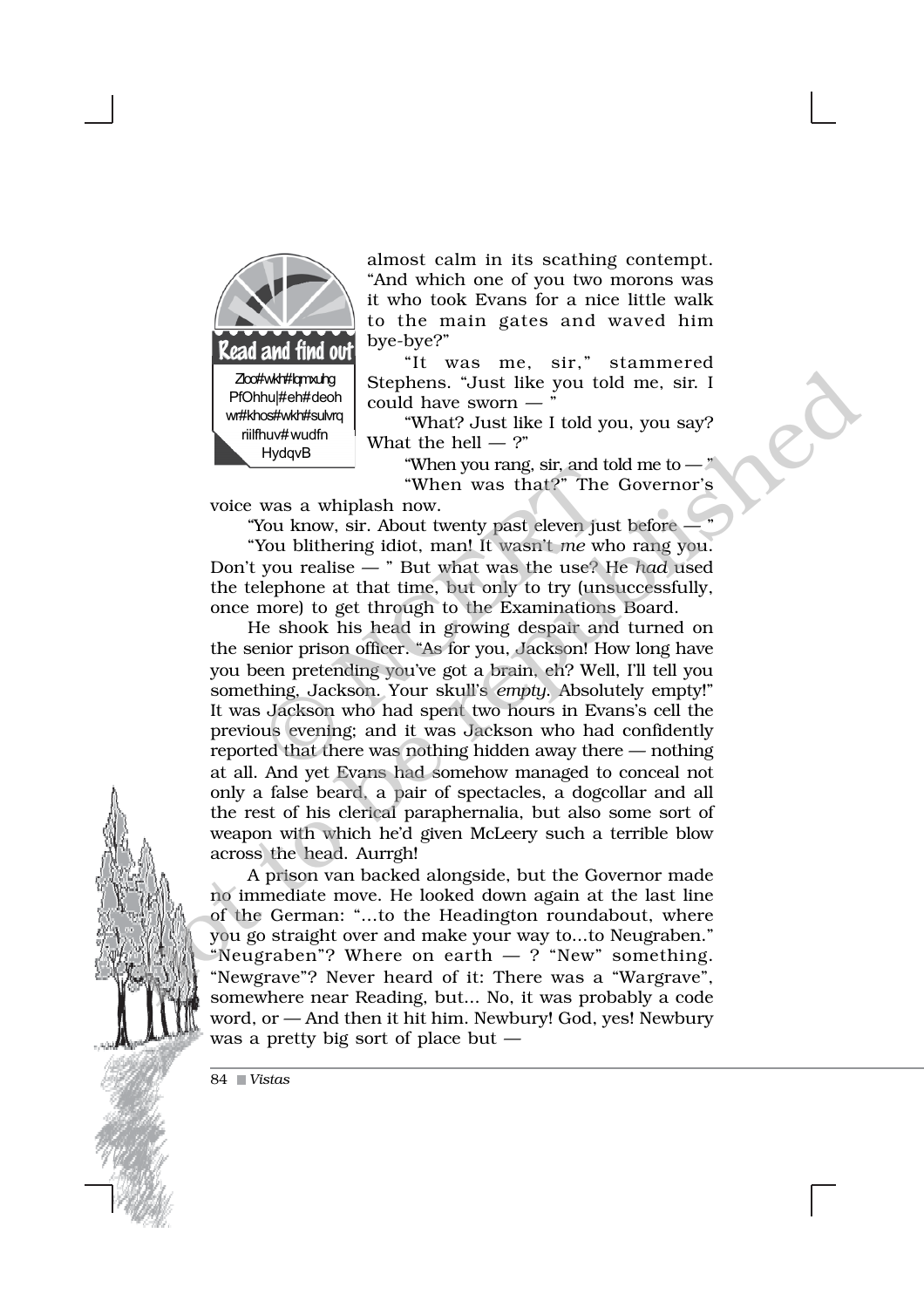He rapped out his orders to the driver. "St Aldates Police Station, and step on it! Take Jackson and Stephens here, and when you get there ask for Bell. Chief Inspector Bell. Got that?"

He leaped the stairs to his office three at a time, got Bell on the phone immediately, and put the facts before him.

"We'll get him, sir," said Bell. "We'll get him, with a bit o'luck."

The Governor sat back, and lit a cigarette. Ye gods! What a beautifully laid plan it had all been! What a clever fellow Evans was! Careless leaving that question paper behind; but then, they all made their mistakes somewhere along the line. Well, *almost* all of them. And that's why very very shortly Mr clever-clever Evans would be back inside doing *his* once more. The content of the and Hiladel and Hilbert Markov and the Boother of the analytical policies. The Governor sat back, and lit a cigarette. Ye gods!<br>
What a cigarette. Ye gods!<br>
What a cigarette. We gods!<br>
What a cigarette

The phone on his desk erupted in a strident burst, and Superintendent Carter informed him that McLeery had spotted Evans driving off along Elsfield Way; they'd got the number of the car all right and had given chase immediately, but had lost him at the Headington roundabout; he must have doubled back into the city. Evans was! Careless leaving that que<br>d; but then, they all made their mistakes<br>the line. Well, *almost* all of them. And<br>very shortly Mr clever-clever Evans wou<br>: doing his once more.<br>he phone on his desk erupted in a stri

"No," said the Governor quietly. "No, he's on his way to Newbury." He explained his reasons for believing so, and left it at that. It was a police job now — not his. He was just another good-for-a-giggle, gullible governor, that was all.

"By the way, Carter. I hope you managed to get McLeery to the hospital all right?"

"Yes. He's in the Radcliffe now. Really groggy, he was, when we got to the Examination offices, and they rang for the ambulance from there."

The Governor rang the Radcliffe a few minutes later and asked for the accident department.

> "McLeery, you say?" "Yes. He's a parson."

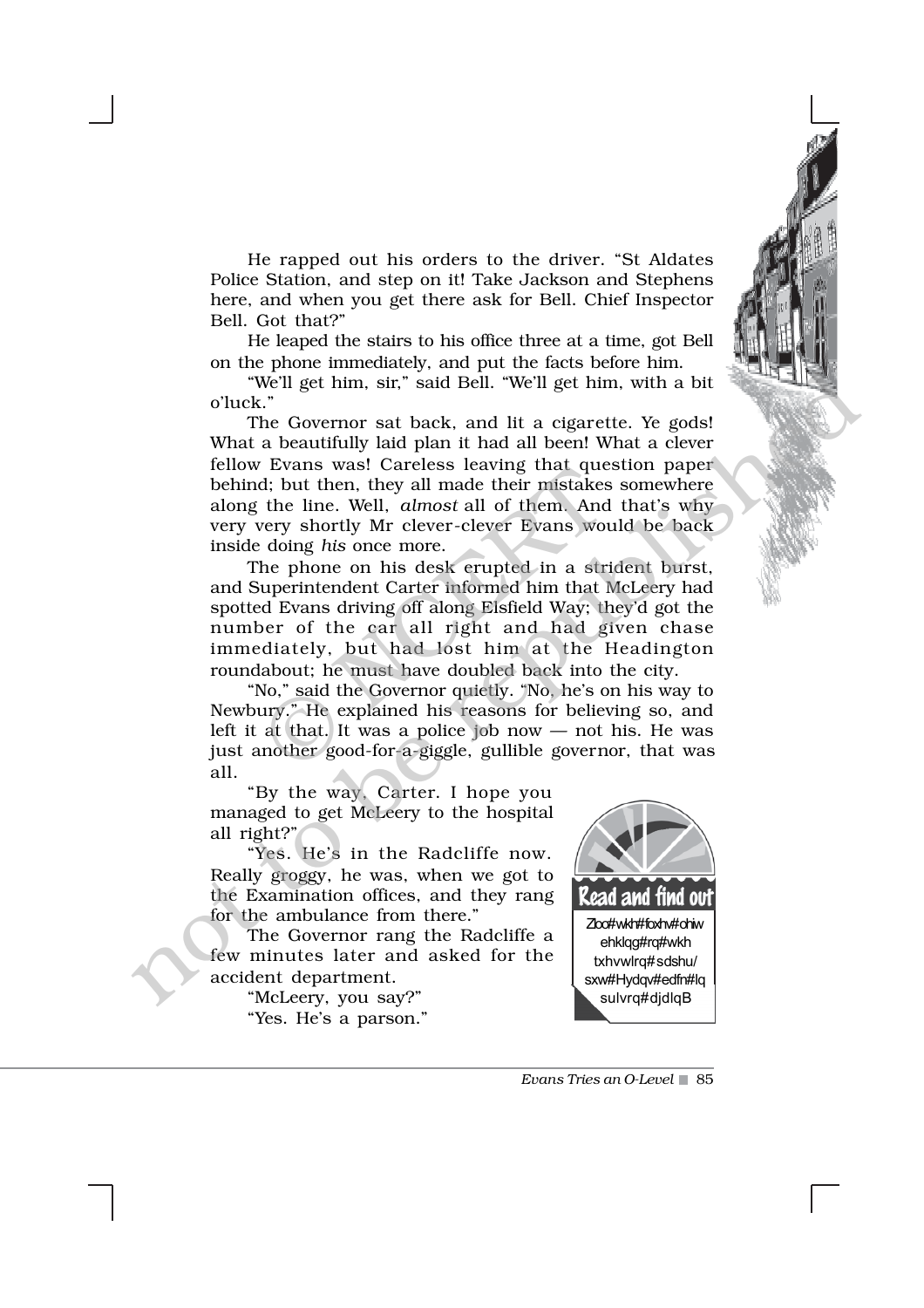"I don't think there's anyone — "

"Yes, there is. You'll find one of your ambulances picked him up from Elsfield Way about — "

"Oh, *that*. Yes, we sent an ambulance all right, but when we got there, the fellow had gone. No one seemed to know where he was. Just vanished! Not a sign  $-$  "

But the Governor was no longer listening, and the truth seemed to hit him with an almost physical impact somewhere in the back of his neck.

A quarter of an hour later they found the Reverend S. McLeery, securely bound and gagged, in his study in Broad Street. He'd been there, he said, since 8.15 a.m., when two men had called and...

Enquiries in Newbury throughout the afternoon produced nothing. Nothing at all. And by tea-time everyone in the prison knew what had happened. It had not been Evans, impersonating McLeery, who had walked *out*; it had been Evans, impersonating McLeery, who had stayed in.

The fish and chips were delicious, and after a gentle stroll round the centre of Chipping Norton, Evans decided to return to the hotel and have an early night. A smart new hat concealed the wreckage of his closely cropped hair, and he kept it on as he walked up to the reception desk of the Golden Lion. It would take a good while for his hair to regain its former glories — but what the hell did *that* matter. He was *out* again, wasn't he? A bit of bad luck, that, when Jackson had pinched his scissors, for it had meant a long and tricky operation with his only razor blade the previous night. Ah! But he'd had his good luck, too. Just think! If Eleery, securely bound and gagged, in I<br>I Street. He'd been there, he said, since<br>two men had called and...<br>'nquiries in Newbury throughout the<br>ced nothing. Nothing at all. And by tea-ti-<br>Prison knew what had happened. It But the Governor was no longer listening, and the<br>truth seemed to hit him with an almost physical impact<br>somewhere in the back of his neck.<br>A quarter of an hour later they found the Reverend<br>S. McLeery, securely bound and

Jackson had made him take his bobble hat off! Phew! That really *had* been a close call. Still, old Jackson wasn't such a bad fellow...

 One of the worst things — funny, really! — had been the beard. He'd always been allergic to sticking plaster, and even now his chin was irritatingly sore and red.

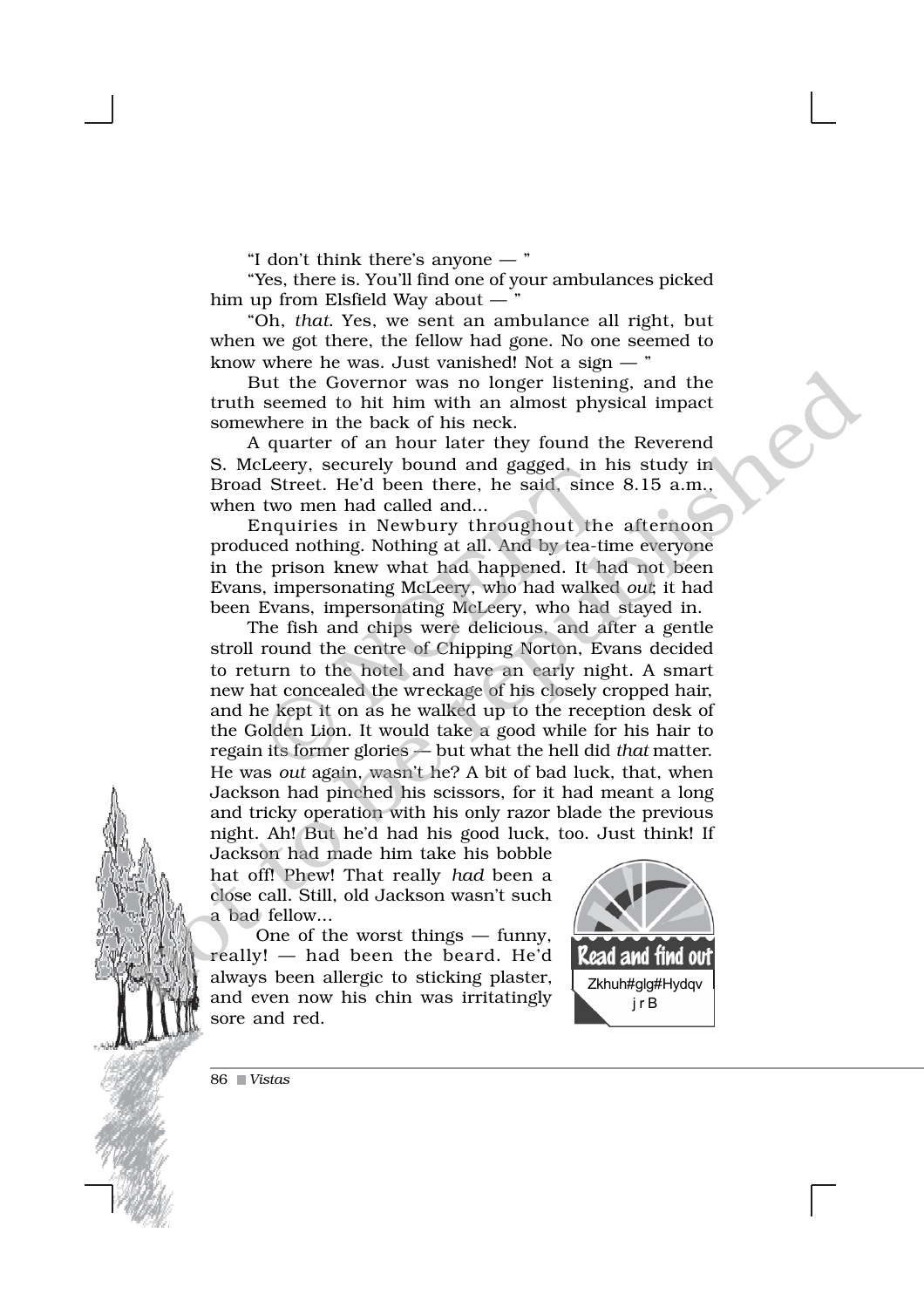The receptionist wasn't the same girl who'd booked him in, but the change was definitely for the better. As he collected his key, he gave her his best smile, told her he wouldn't be bothering with breakfast, ordered the *Daily Express*, and asked for an early-morning call at 6.45 a.m. Tomorrow was going to be another busy day.

He whistled softly to himself as he walked up the broad stairs... He'd sort of liked the idea of being dressed up as a minister dog collar and everything. Yes, it had been a jolly good idea for "McLeery' to wear *two* black fronts, *two* collars. But that top collar! Phew! It had kept on slipping off the back stud; and there'd been that one panicky moment when "McLeery' had only just got his hand up to his neck in time to stop the collars springing apart before Stephens... Ah! They'd got *that* little problem worked out all right, though: a pen stuck in the mouth whenever the evil eye had appeared at the peep-hole. Easy! But all that fiddling about under the blanket with the black front and the stud at the back of the collar — that had been far more difficult than they'd ever bargained for... Everything else had gone beautifully smoothly, though. In the car he'd found everything they'd promised him: soap and water, clothes, the map — yes, the *map*, of course. The Ordnance Survey Map of Oxfordshire... He'd got some good friends; some very clever friends. Christ, ah! mat top collar! Pnew! It had kept on supstud; and there'd been that one panicky m<br>eery' had only just got his hand up to his is<br>p the collars springing apart before Stee<br>If got *that* little problem worked out all ria<br>in s He whistled softly to himself as he walked up the broad stats... He do at of liked the idea of being dressed up as a minister dog collar and everything. Yes, it had been a jolly good idea for "McLeavy to wear *tuo* black

He unlocked his bedroom door and closed it quietly behind him  $-$  and then stood frozen to the spot, like a man who has just caught a glimpse of the Gorgon.

Sitting on the narrow bed was the very last man in the world that Evans had expected — or wanted — to see.

"It's not worth trying anything," said the Governor quietly, as Evans's eyes darted desperately around the room. "I've got men all round the place." (Well, there were only *two*, really: but Evans needn't know that.) He let the words sink in. "Women, too. Didn't you think the blonde girl in reception was rather sweet?"

Evans was visibly shaken. He sat down slowly in the only chair the small room could offer, and held his head between his hands. For several minutes there was utter silence.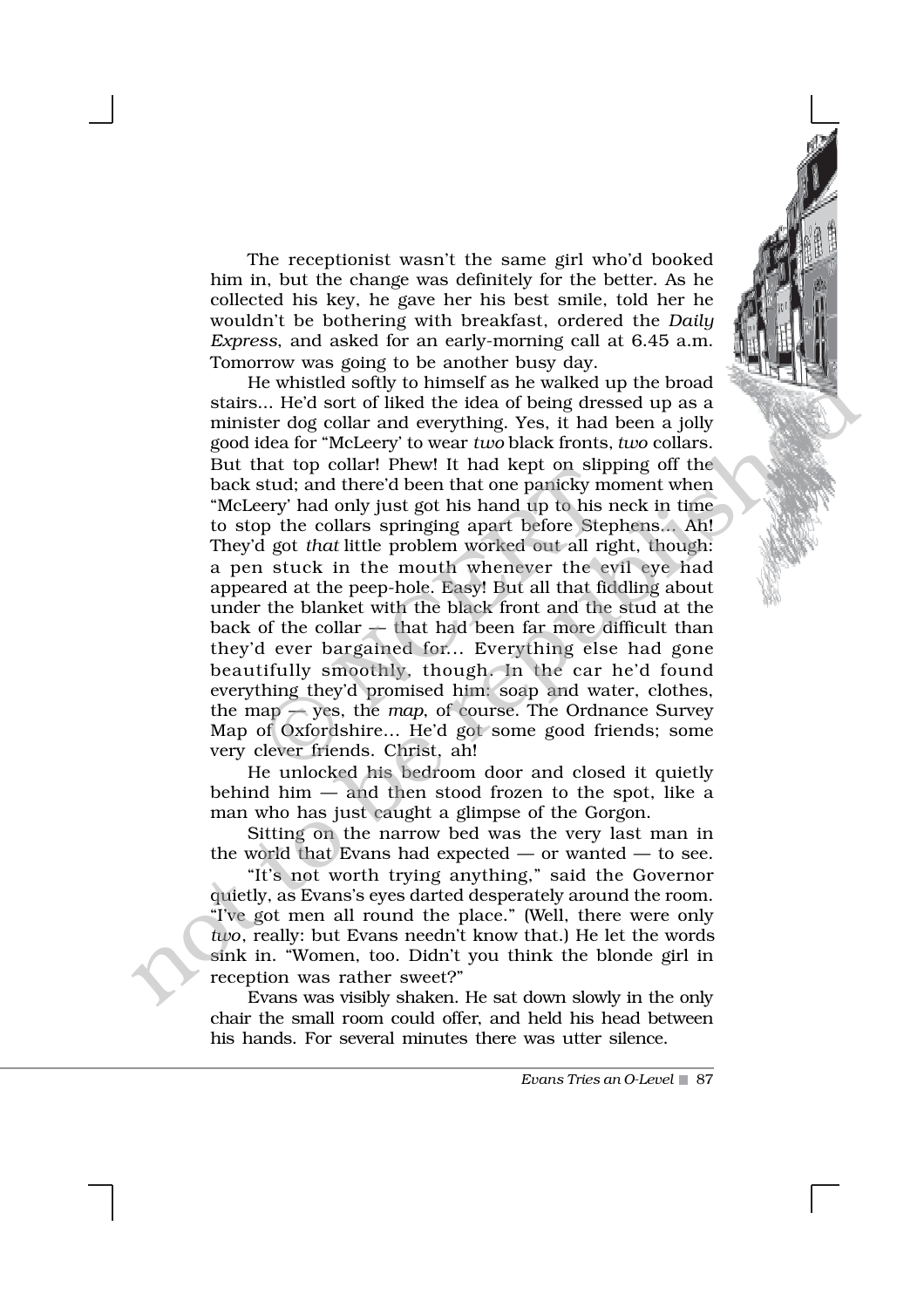

Finally, he spoke. "It was that bloody correction slip, I s'pose."

"We-ell" (the Governor failed to mask the deep satisfaction in his voice) "there *are* a few people who know a little German."

Slowly, very slowly, Evans relaxed. He was beaten and he knew it. He sat up at last, and managed to smile ruefully. "You know, it wasn't *really* a mistake. You see, we 'adn't been able to fix up any 'otel, but we could've worked that some other way. No. The really important thing was for the phone to ring just before the exam finished — to get everyone out of the way for a couple of minutes. So we 'ad to know exactly when the exam *started*, didn't we?"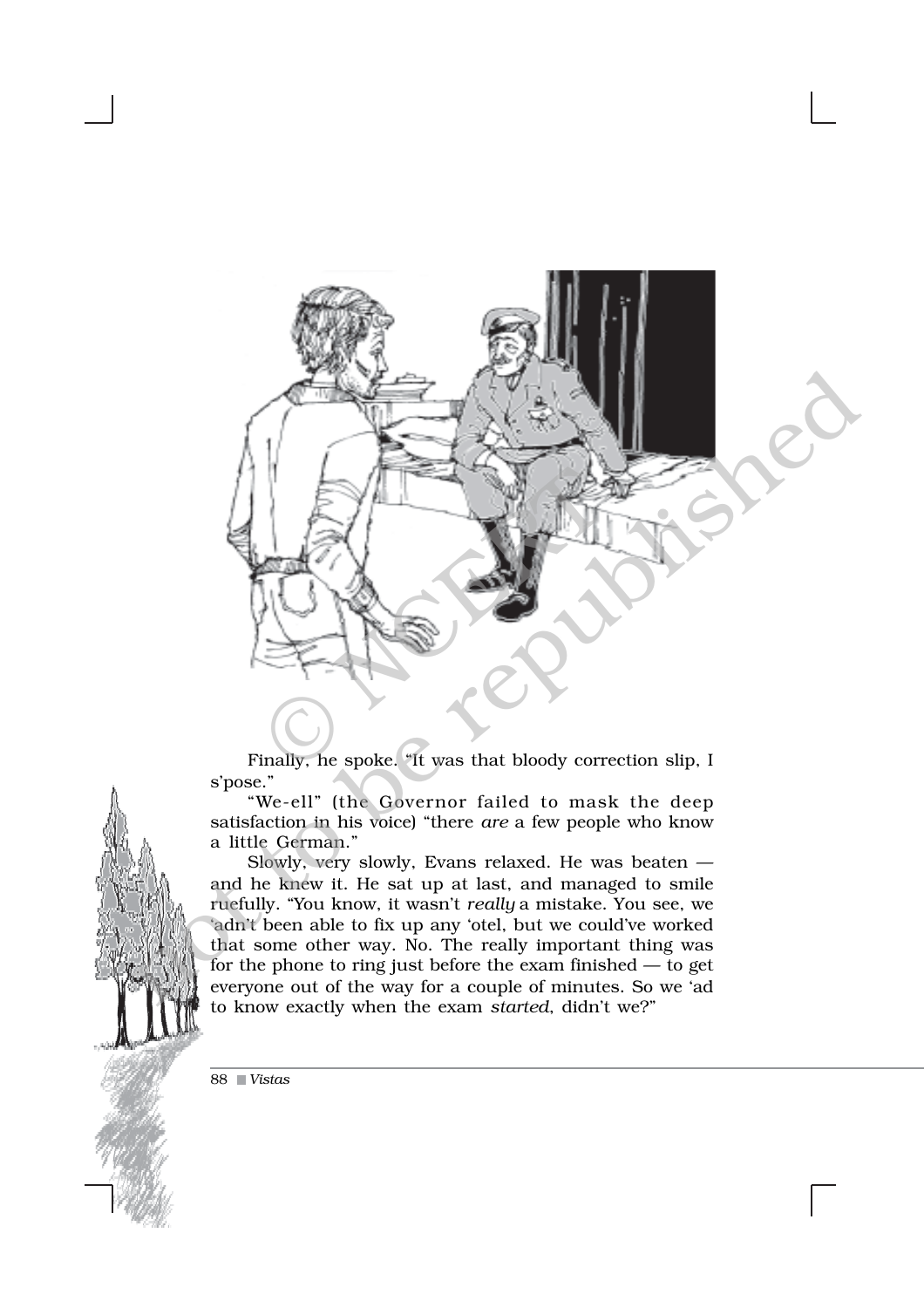"And, like a fool, I presented you with that little piece of information on a plate."

"Well, *somebody* did. So, you see, sir, that correction slip killed two little birds with a single stone, didn't it? The name of the 'otel for *me*, and the exact time the exam started for, er, for, er..."

The Governor nodded. "It's a pretty common word."

"Good job it is pretty common, sir, or I'd never 'ave known where to come to, would I?"

"Nice name, though: *zum goldenen Lowen*."

"How did you know which Golden Lion it was? There's 'undreds of 'em."

"Same as you, Evans. Index number 313; Centre number 271. Remember? Six figures? And if you take an Ordnance Survey Map for Oxfordshire, you find that the six-figure reference 313/271 lands you bang in the middle of Chipping Norton." How did you know which Golden Lion it v<br>
indreds of 'em."<br>
Same as you, Evans. Index number 3<br>
er 271. Remember? Six figures? And if yance Survey Map for Oxfordshire, you fi<br>
sigure reference 313/271 lands you bang ir<br>
ipp

"Yea, you're right. Huh! We'd 'oped you'd run off to Newbury."

"We did."

"Well, that's something, I s'pose."

"That question paper, Evans. Could you really understand all that German? I could hardly — "

"Nah! Course I couldn't. I knew *roughly* what it was all about, but we just 'oped it'd throw a few spanners in the works — you know, sort of muddle everybody a bit.'

The Governor stood up. "Tell me one thing before we go. How on earth did you get all that blood to pour over your head?"

Evans suddenly looked a little happier. "*Clever*, sir. Very clever, that was — 'ow to get a couple o' pints of blood into a cell, eh? When there's none there to start off with, and when, er, and when the "invigilator", shall we say, gets, searched before 'e comes in. Yes, sir. You can well ask about that, and I dunno if I ought to tell you. After all, I might want to use that particular  $-$  " The Governor nodded. "It's a pretty common word."<br>
Tood job it is pretty common, sir, or I'd never 'are<br>
Norwan where to come to, would P?<br>
"Nore name, though: zum goldzen Louen."<br>
"How did you know which Golden Lon it wa

"Anything to do with a little rubber ring for piles, perhaps?"

Evans grinned feebly. "Clever, though, wasn't it?"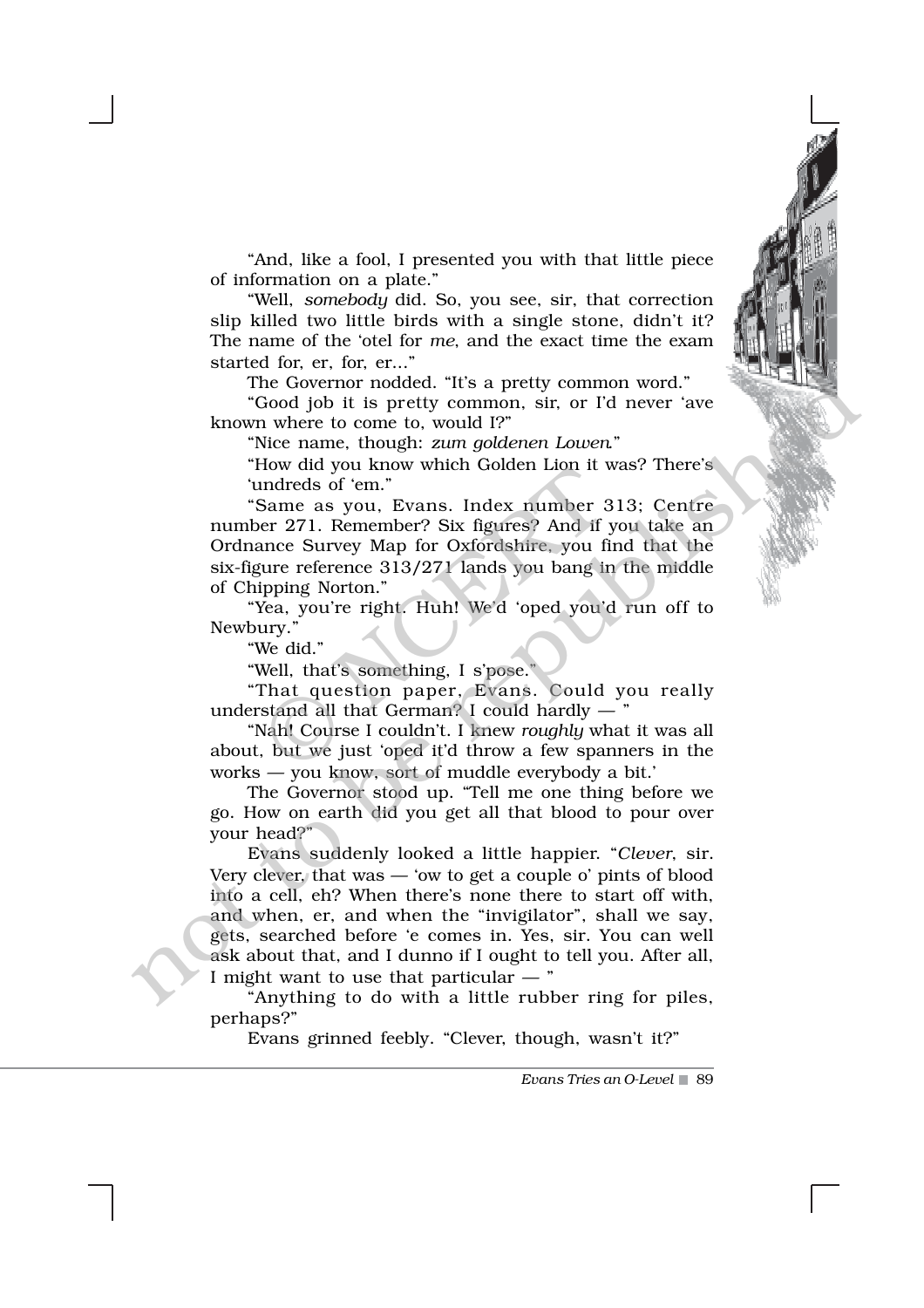"Must have been a tricky job sticking a couple of pints "Nah! You've got it wrong, sir. No problem about *that*." "No?"

"Nah! It's the *clotting*, you see. That's the big trouble. We got the blood easy enough. Pig's blood, it was  $-$  from the slaughter'ouse in Kidlington. But to stop it clotting you've got to mix yer actual blood" (Evans took a breath) "with one tenth of its own volume of 3.8 per cent trisodium citrate! Didn't know that, did you, sir?" you've got to mix yer actual blood" (Evans took a breath)<br>
"with one tenth of its own volume of 3.8 per cent trisodhum<br>
citrate! Didn't know than, did you, sir?"<br>
The Governo shoot his head in a token of reluctant<br>
admira

The Governor shook his head in a token of reluctant admiration. "We learn something new every day, they tell me. Come on, m'lad."

Evans made no show of resistance, and side by side the two men walked slowly down the stairs.

"Tell me, Evans. How did you manage to plan all this business? You've had no visitors — I've seen to that. You've had no letters — " ation. We learn something new every dome on, m'lad."<br>
Wans made no show of resistance, and two men walked slowly down the stairs.<br>
Fell me, Evans. How did you manage to ess? You've had no visitors — I've seen to<br>
colletter

"I've got lots of friends, though."

"What's that supposed to mean?"

"Me German teacher, for a start."

"You mean — ? But he was from the Technical College."

"*Was* 'e?' Evans was almost enjoying it all now. "Ever check up on 'im, sir?"

"God Almighty! There's far more going on than  $I -$ " "Always will be, sir."

"Everything ready?" asked the Governor as they stood by the reception desk.

"The van's out the front, sir," said the pretty blonde receptionist. Evans winked at her; and she winked back at him. It almost made his day.

A silent prison officer handcuffed the recaptured Evans, and together the two men clambered awkwardly into the back seat of the prison van.

"See you soon, Evans." It was almost as if the Governor were saying farewell to an old friend after a cocktail party.

"Cheerio, sir. I, er, I was just wonderin'. I know your German's pretty good, sir, but do you know any more o' these modern languages?"

"Not very well. Why?"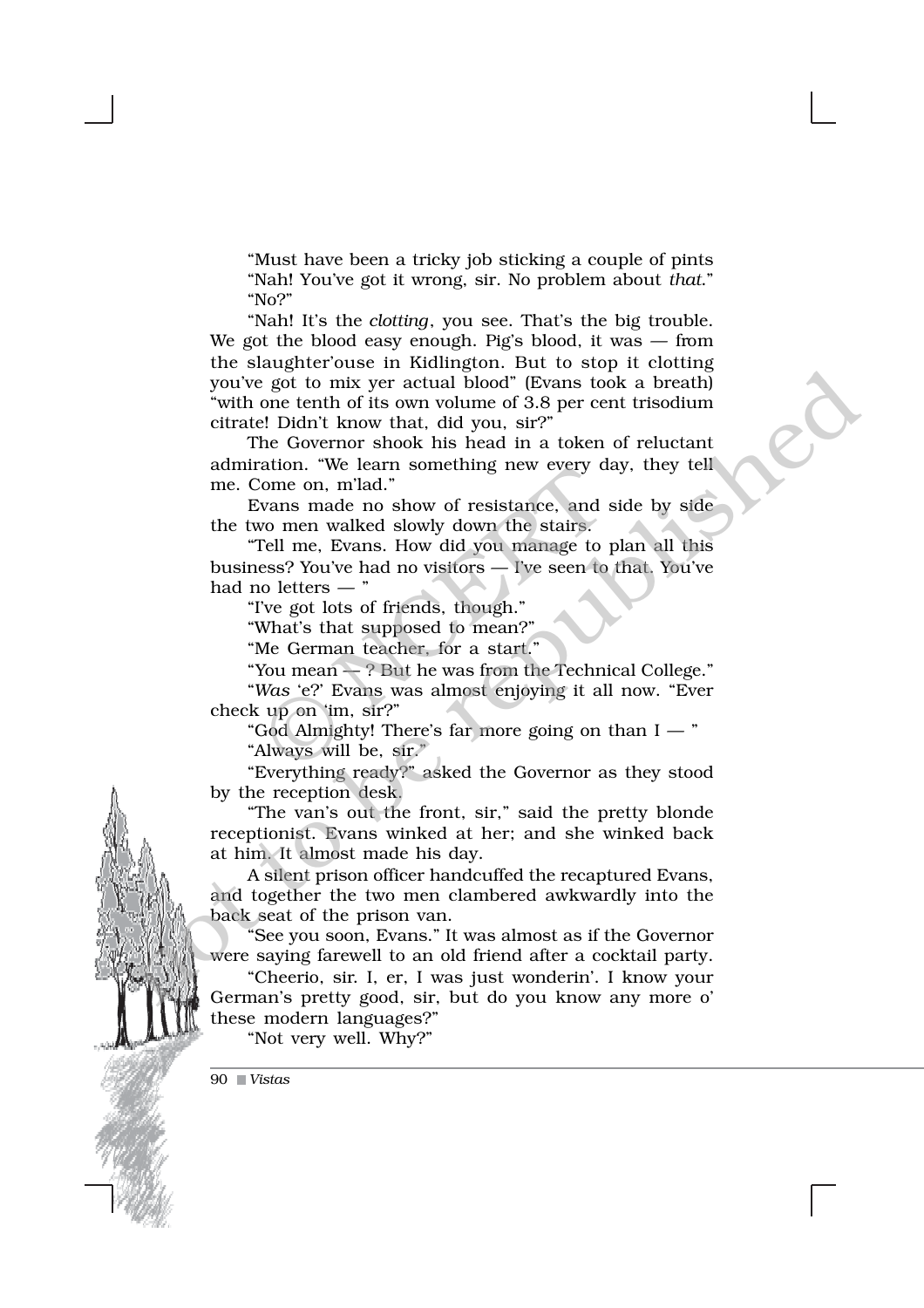Evans settled himself comfortably on the back seat, and grinned happily. 'Nothin', really. I just 'appened to notice that you've got some O-level Italian classes comin' up next September, that's all.'

"Perhaps you won't be with us next September, Evans." James Roderick Evans appeared to ponder the Governor's words deeply. "No. P'r'aps I won't," he said.

As the prison van turned right from Chipping Norton on to the Oxford road, the hitherto silent prison officer unlocked the handcuffs and leaned forward towards the driver, "For Christ's sake get a *move* on! It won't take 'em long to find out  $-$ 

"Where do ye suggest we make for?" asked the driver, in a broad Scots accent..

"What about Newbury?" suggested Evans.